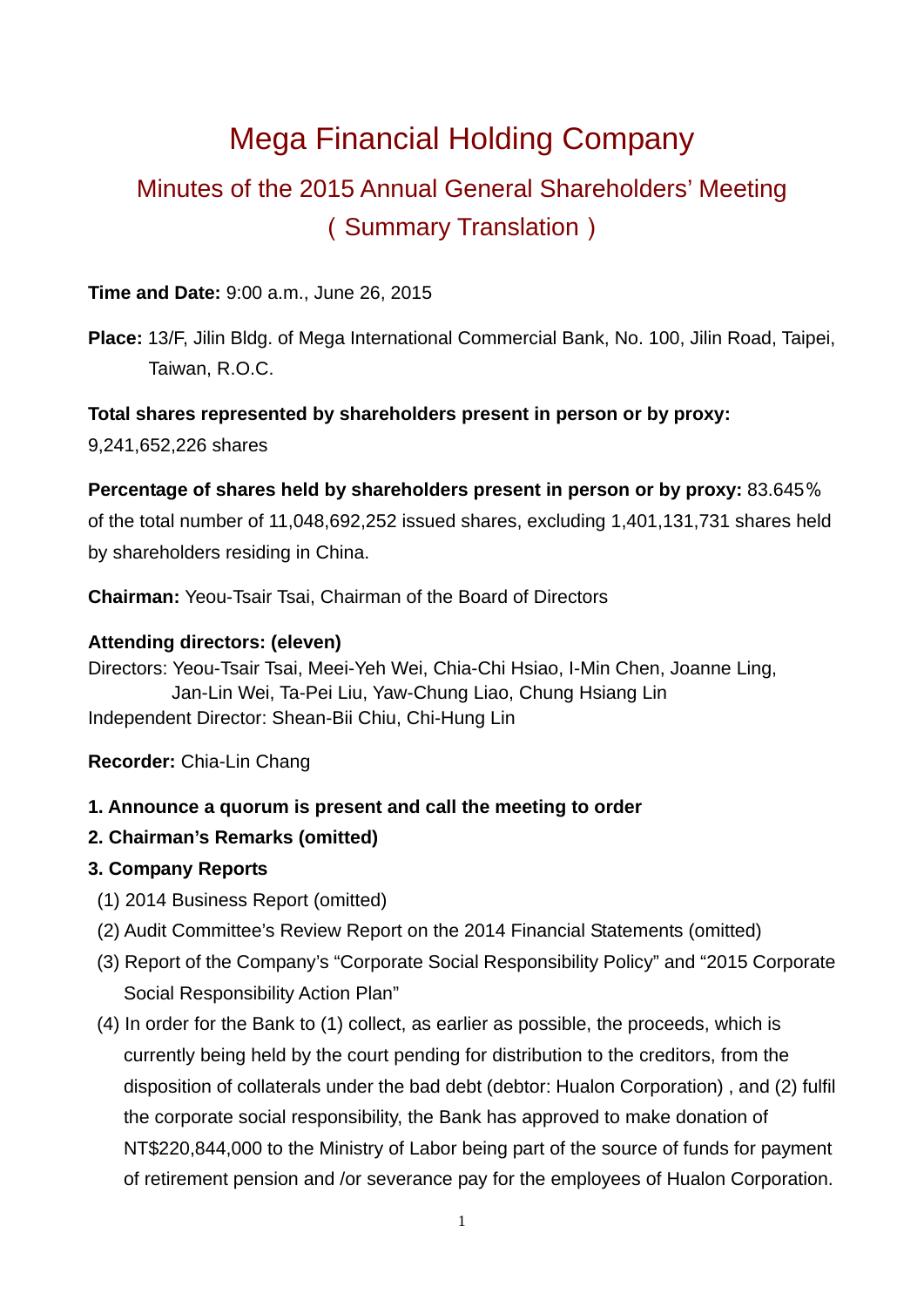We hope in so doing will expedite the distribution of the proceeds to the creditors by court. The donation will be made after this Meeting.

(Shareholders' questions and the management's responses are omitted)

## **4. Matters for Recognition**

- **Proposal 1:** Adoption of the 2014 Business Report and Financial Statements (Proposed by the Board of Directors)
- Explanation: The Company Financial Statements were audited by CPA, Chien-Hung Chou and King-Tse Huang, of PricewaterhouseCoopers, Taiwan. The Consolidated Financial Statements described above and the Business Report of 2014 have been authorized by the Board and examined by the Audit Committee. The 2014 Business Report (omitted) and Financial Statements are attached as Attachment 1.

(Shareholders' questions and the management's responses are omitted) Voting results:

|                 | Number of Votes | Percentage |
|-----------------|-----------------|------------|
| Votes in favor  | 7,899,837,152   | 85.48%     |
| Votes against   | 581,053         | 0.01%      |
| Votes abstained | 1,341,234,018   | 14.51%     |

Shares present at the time of voting: 9,241,652,223

- **RESOLVED,** that the 2014 Business Report and Financial Statements be and hereby were accepted as submitted.
- **Proposal 2:** Adoption of the Proposal for Distribution of 2014 Earnings. (Proposed by the Board of Directors)
- Explanation: 1. The Board of Directors is proposed to distribute the dividends as follows:
	- (1) NT\$ 1.40 per share in cash with aggregate cash dividends of NT\$17,429,753,576.
	- (2) Remuneration to directors in cash of NT\$136,163,000, and employees profit sharing in cash for NT\$10,307,000.
	- 2. If the number of shares outstanding is changed due to share buyback, transfer, conversion, cancellation of treasury shares or other circumstances, the Board is authorized to adjust the dividend pay-out ratio based on the cash dividend resolved to be distributed and the number of shares outstanding on the ex-dividend date.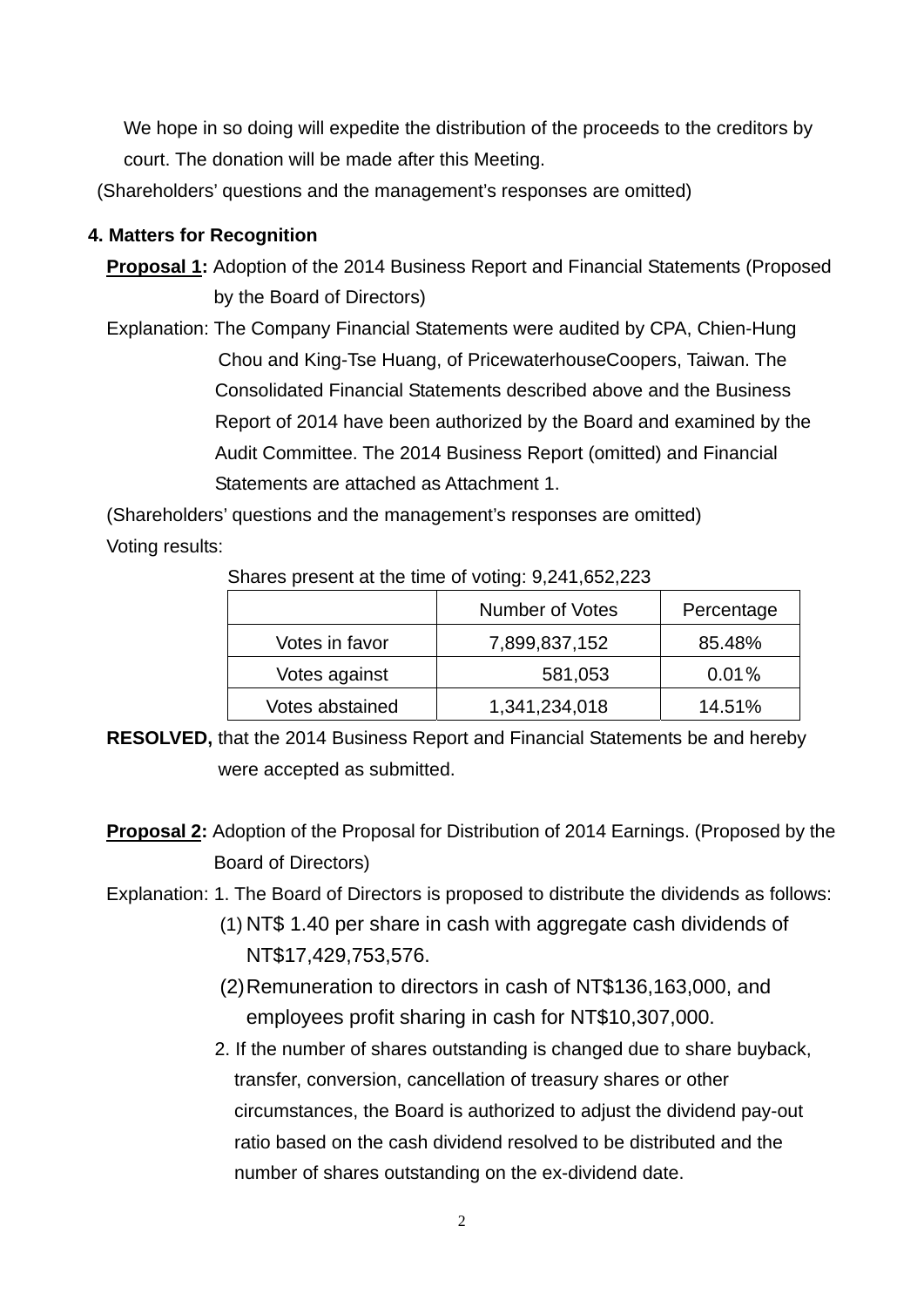3. The 2014 Profit Distribution Proposal is attached as Attachment 2. (Shareholders' questions and the management's responses are omitted) Voting results:

| $\frac{1}{2}$   |                 |            |  |
|-----------------|-----------------|------------|--|
|                 | Number of Votes | Percentage |  |
| Votes in favor  | 7,948,462,761   | 86.00%     |  |
| Votes against   | 539,565         | 0.01%      |  |
| Votes abstained | 1,292,649,900   | 13.99%     |  |

Shares present at the time of voting: 9,241,652,226

**RESOLVED,** that the above proposal for distribution of 2014 earnings be and hereby was accepted as proposed.

## **5. Matters for Election and Discussion**

- **Proposal 1:** To Elect the 6th Term Board of Directors (Proposed by the Board of Directors)
- Explanation: 1. The tenure of the Company's 5th term Board of Directors has expired on June 14, 2015. The Company proposes to elect board members at this Annual Meeting of Shareholders.
	- 2. According to the Company's Articles of Incorporation, a total of 15~21 directors shall be elected. However, in consideration of the scale of the Company's operation and the practical operation of the Board, the Company proposes to elect 15 directors (including 3 independent directors) for the 6th Term Board of Directors. The tenure of the 6th term Board of Directors shall commence on July 1, 2015 and expire on June 30, 2018. The incumbent directors (including independent directors) will abdicate on July 1, 2015.
	- 3. The directors and independent directors shall be elected from the following nominated candidates, whose personal information is attached as Attachment 3:

| No. | Representative of Legal Entity<br>Name |                             | Shareholding  |
|-----|----------------------------------------|-----------------------------|---------------|
|     | Yeou-Tsair Tsai                        | Ministry of Finance, R.O.C. | 1,143,043,883 |
| 2   | Hann-Ching Wu                          | Ministry of Finance, R.O.C. | 1,143,043,883 |
| 3   | Chia-Chi Hsiao                         | Ministry of Finance, R.O.C. | 1,143,043,883 |
| 4   | I-Min Chen                             | Ministry of Finance, R.O.C. | 1,143,043,883 |
| 5   | Joanne Ling                            | Ministry of Finance, R.O.C. | 1,143,043,883 |

### **Directors:**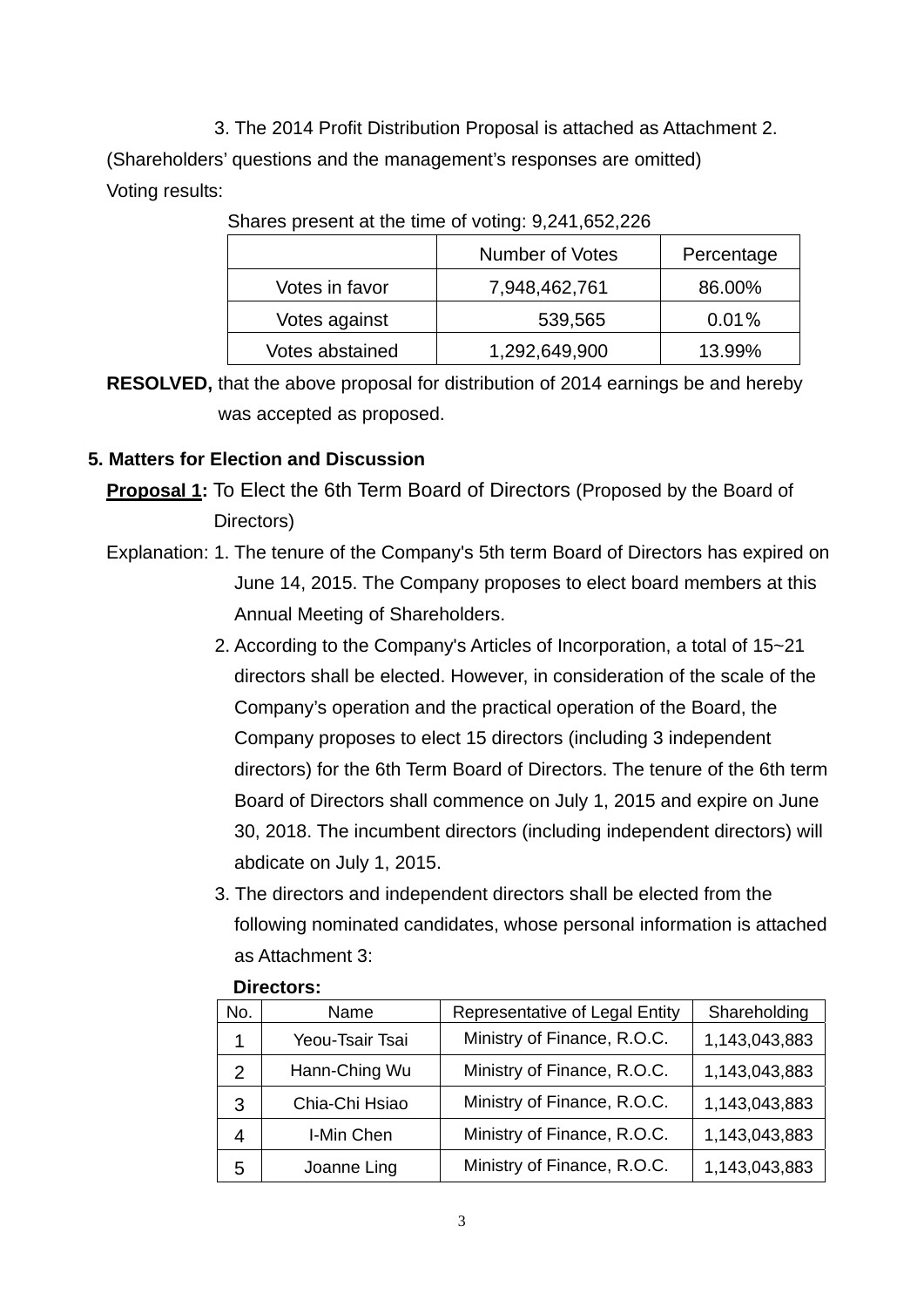| 6  | Tzong-Yau Lin    | Ministry of Finance, R.O.C.                          | 1,143,043,883 |
|----|------------------|------------------------------------------------------|---------------|
|    | Ta-Pei Liu       | Ministry of Finance, R.O.C.                          | 1,143,043,883 |
| 8  | Yaw-Chung Liao   | Ministry of Finance, R.O.C.                          | 1,143,043,883 |
| 9  | Chung Hsiang Lin | Ministry of Finance, R.O.C.                          | 1,143,043,883 |
| 10 | Hsueh-Ju Tseng   | National Development Fund,<br>Executive Yuan, R.O.C. | 759,771,091   |
| 11 | Wen-Chyi Ong     | Chunghwa Post Co., Ltd.                              | 358,438,634   |
| 12 | Jan-Lin Wei      | Bank of Taiwan Co., Ltd.                             | 262,273,049   |

## **Independent Directors:**

| No. | Representative of Legal Entity<br>Name |      | Shareholding |
|-----|----------------------------------------|------|--------------|
|     | Tsun-Siou Li                           | N.A. |              |
|     | Keh-Nan Sun                            | N.A. |              |
| 3   | Chi-Hung Lin                           | N.A. |              |

(Shareholders' questions and the management's responses are omitted)

Election result: Fifteen directors, including three independent directors, were elected by the shareholders present. The list of the newly elected directors with votes received is as follows:

Directors: (twelve)

| No. | Shareholder<br>or ID No. | <b>Name of Elected Directors</b>                                                           | <b>Shares in Favor</b> |
|-----|--------------------------|--------------------------------------------------------------------------------------------|------------------------|
| 1   | 100001                   | Yeou-Tsair Tsai (Representative of<br>Ministry of Finance)                                 | 10,296,451,252         |
| 2   | 100001                   | Hann-Ching Wu (Representative of<br>Ministry of Finance)                                   | 8,186,043,201          |
| 3   | 100001                   | Chia-Chi Hsiao (Representative of<br>Ministry of Finance)                                  | 7,702,837,519          |
| 4   | 100001                   | I-Min Chen (Representative of Ministry of<br>Finance)                                      | 7,647,317,183          |
| 5   | 100001                   | Joanne Ling (Representative of Ministry<br>of Finance)                                     | 7,604,227,409          |
| 6   | 300237                   | Hsueh-Ju Tseng (Representative of<br>National Development Fund, Executive<br>Yuan, R.O.C.) | 7,580,659,633          |
| 7   | 837938                   | Wen-Chyi Ong (Representative of<br>Chunghwa Post Co., Ltd.)                                | 7,558,336,502          |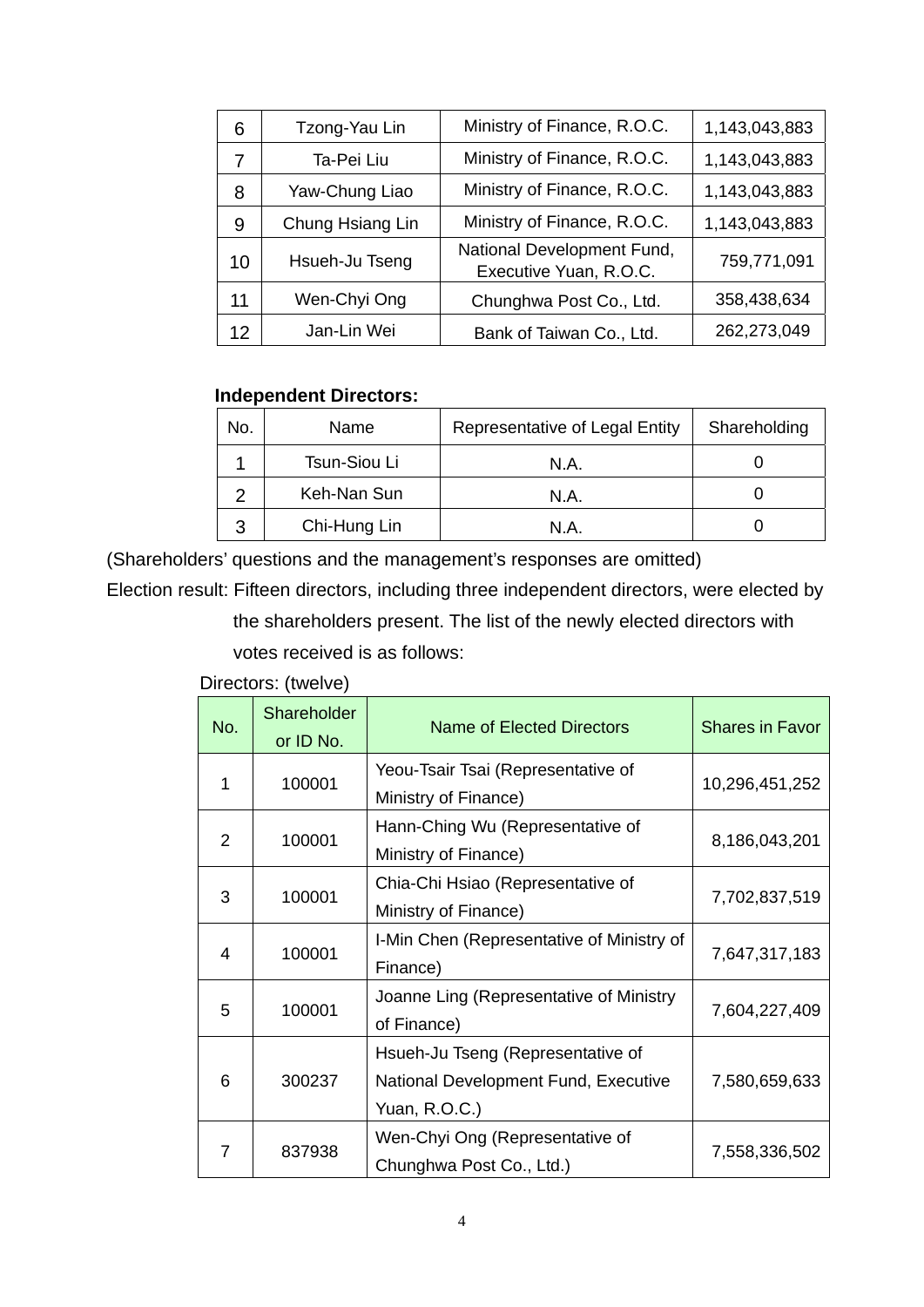| 8  | 100001 | Tzong-Yau Lin (Representative of<br>Ministry of Finance)    | 7,528,908,093 |
|----|--------|-------------------------------------------------------------|---------------|
| 9  | 637985 | Jan-Lin Wei (Representative of Bank of<br>Taiwan)           | 7,388,415,117 |
| 10 | 100001 | Ta-Pei Liu (Representative of Ministry of<br>Finance)       | 7,328,692,741 |
| 11 | 100001 | Yaw-Chung Liao (Representative of<br>Ministry of Finance)   | 7,278,244,013 |
| 12 | 100001 | Chung-Hsiang Lin (Representative of<br>Ministry of Finance) | 7,214,921,496 |

Independent Directors: (three)

| No. | Shareholder or<br>ID No. | <b>Name of Elected Directors</b> | <b>Shares in Favor</b> |
|-----|--------------------------|----------------------------------|------------------------|
|     | N10332XXXX               | <b>Tsun-Siou Li</b>              | 3,026,896,660          |
| 2   | J10019XXXX               | Keh-Nan Sun                      | 2,982,372,669          |
| 3   | A12063XXXX               | Chi-Hung Lin                     | 2,979,582,711          |

- **Proposal 2**: To Propose releasing the prohibition on the 6th Term Board of Directors from participation in competitive business (Proposed by the Board of Directors)
- Explanation: 1. In accordance with Article 209 of the Company Act, a director who does anything for himself or on behalf of another person that is within the scope of the company's business, shall explain to the shareholders' meeting the essential contents of such an act and secure its approval.
	- 2. As some newly elected directors participate in the operations of another company that is the same or similar to that of the Company. It is proposed that the shareholders' meeting release directors from the non-competition restrictions according the Article 209 of the Company Act.

| Position        | Name of Director            | <b>Concurrent Position</b>                       | <b>Position Held</b> |
|-----------------|-----------------------------|--------------------------------------------------|----------------------|
| <b>Director</b> | Bank of Taiwan Co.,<br>Ltd. | <b>BankTaiwan Insurance</b><br>Brokers Co., Ltd. | <b>Director</b>      |
| <b>Director</b> | Yeou-Tsair Tsai             | Taiwan Asset Management<br>Corporation           | <b>Director</b>      |
| <b>Director</b> | Hann-Ching Wu               | Hotung Investment Holdings<br>Ltd                | <b>Director</b>      |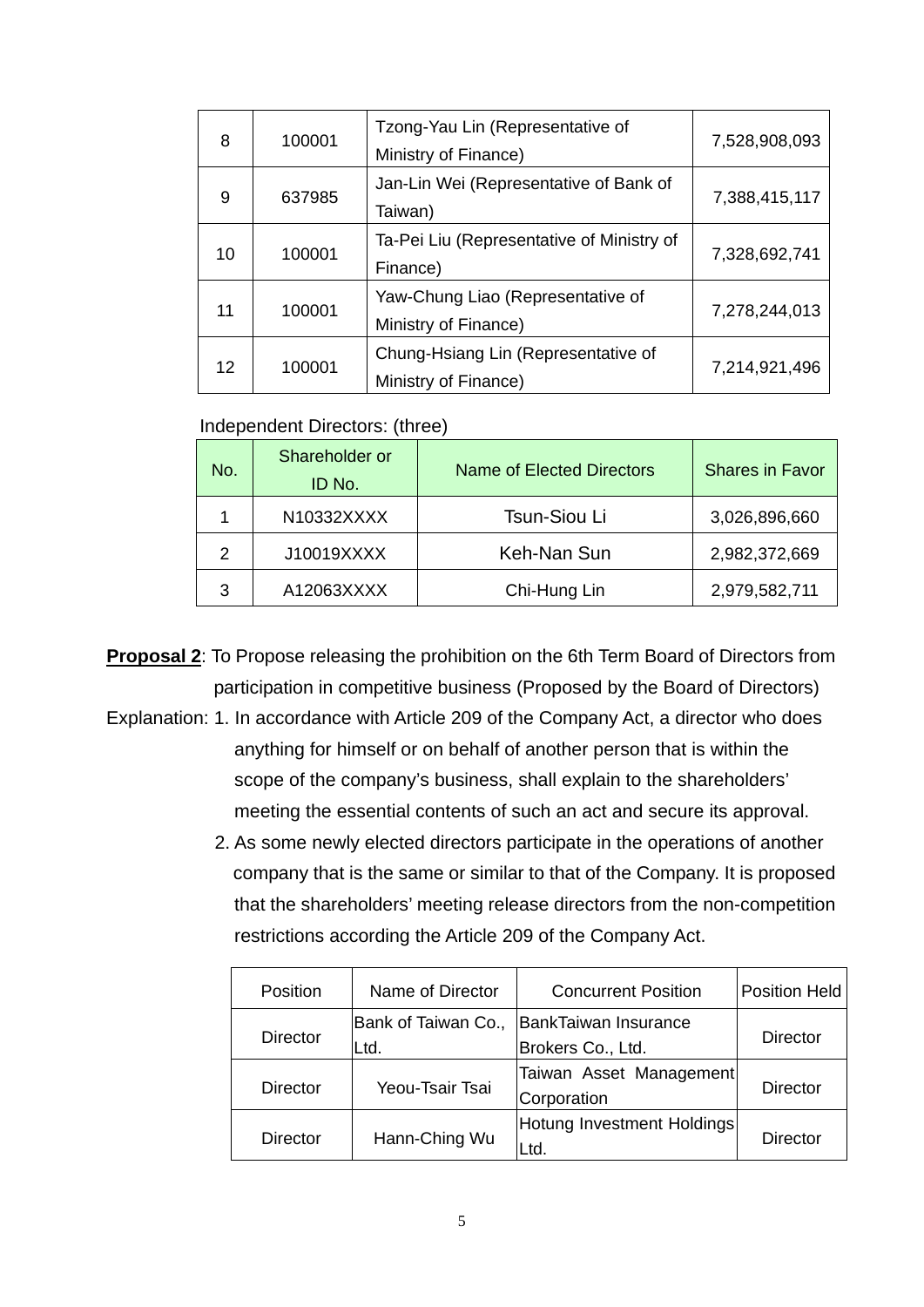| Position | Name of Director | <b>Concurrent Position</b>                                    | <b>Position Held</b> |
|----------|------------------|---------------------------------------------------------------|----------------------|
|          |                  | Asia Pacific Emerging<br>Industry Venture Capital Co.<br>Ltd. | Director             |
|          |                  | <b>Taiwan Finance Corporation</b>                             | <b>Director</b>      |
| Director | Wen-Chyi Ong     | Chunghwa Post Co., Ltd.                                       | Chairman             |

(Shareholders' questions and the management's responses are omitted) Voting results:

> Shares present at the time of voting, excluding votes cast by interested parties: 8,573,211,654

|                 | Number of Votes | Percentage |
|-----------------|-----------------|------------|
| Votes in favor  | 6,946,248,211   | 81.02%     |
| Votes against   | 1,598,652       | $0.02\%$   |
| Votes abstained | 1,625,364,791   | 18.96%     |

**RESOLVED,** that the above proposal be and hereby was approved as proposed.

## **6. Questions and Motions**

(Shareholders' questions and the management's responses are omitted)

### **7. Adjournment: 12:57 p.m.**

Attachment 1: The 2014 Financial Statements Attachment 2: The 2014 Profit Distribution Proposal Attachment 3: Profile of Director Candidates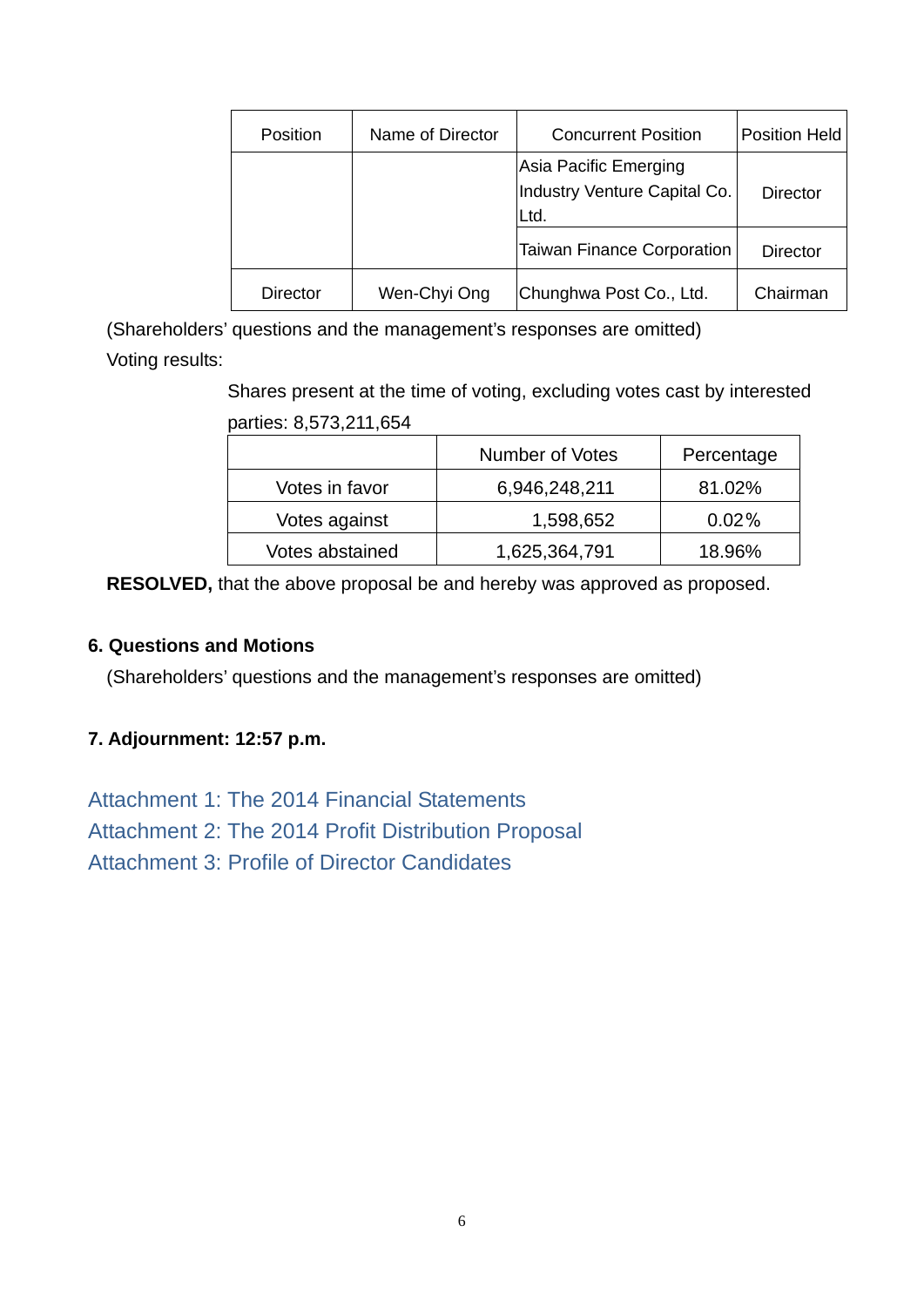### **Attachment 1**

#### **Report of Independent Accountants**

To the Board of Directors and Stockholders

Mega Financial Holding Co., Ltd.

We have audited the accompanying consolidated balance sheets of Mega Financial Holding Co., Ltd. and its subsidiaries (collectively the "Mega Group") as of December 31, 2014 and 2013, and the related consolidated statements of comprehensive income for the years ended December 31, 2014 and 2013, and the consolidated statements of changes in equity and of cash flows for the years ended December 31, 2014 and 2013. These financial statements are the responsibility of the Company's management. Our responsibility is to issue a report on these consolidated financial statements based on our audits.

We conducted our audits in accordance with the "Regulations Governing Auditing and Attestation of Financial Statements of Financial Institutions by Certified Public Accountants" and generally accepted auditing standards in the Republic of China. Those standards require that we plan and perform the audit to obtain reasonable assurance about whether the financial statements are free of material misstatement. An audit includes examining, on a test basis, evidence supporting the amounts and disclosures in the financial statements. An audit also includes assessing the accounting principles used and significant estimates made by management, as well as evaluating the overall financial statement presentation. We believe that our audits provide a reasonable basis for our opinion.

In our opinion, the consolidated financial statements referred to above present fairly, in all material respects, the financial position of Mega Group as of December 31, 2014, and 2013, and their financial performance and cash flows for the years ended December 31, 2014 and 2013 in conformity with the "Regulations Governing the Preparation of Financial Reports by Financial Holding Companies", "Regulations Governing the Preparation of Financial Reports by Public Banks", "Regulations Governing the Preparation of Financial Reports by Public Held Bills Finance Companies", "Regulations Governing the Preparation of Financial Reports by Securities Firms", "Regulations Governing the Preparation of Financial Reports by Futures Commission Merchants", "Regulations Governing the Preparation of Financial Reports by Enterprises Engaging in Insurance" and the International Financial Reporting Standards, International Accounting Standards, IFRIC Interpretations and SIC Interpretations as endorsed by the Financial Supervisory Commission (FSC).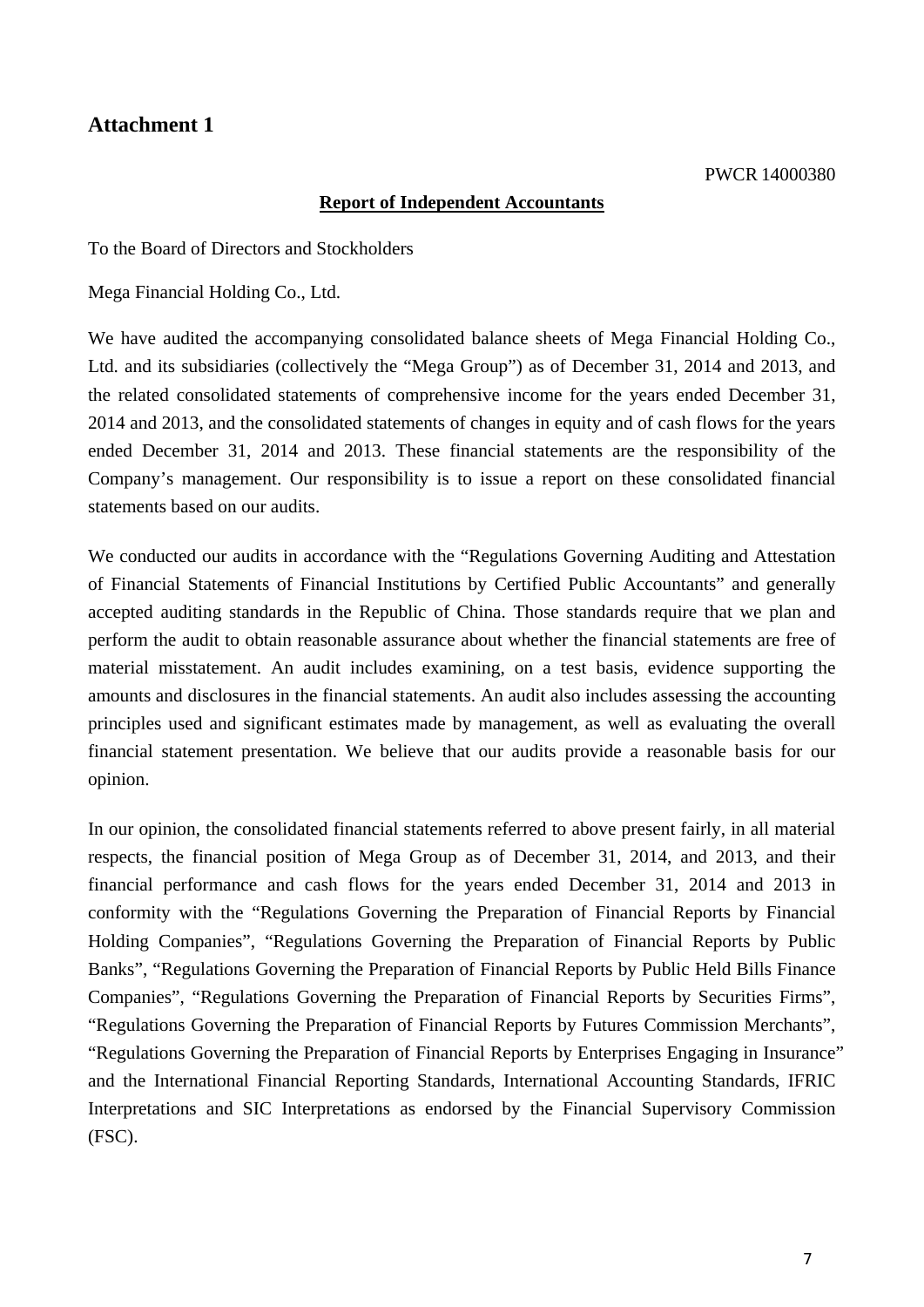#### March 24, 2015

The accompanying consolidated financial statements are not intended to present the financial position and results of operations and cash flows in accordance with accounting principles generally accepted in countries and jurisdictions other than the Republic of China. The standards, procedures and practices in the Republic of China governing the audit of such consolidated financial statements may differ from those generally accepted in countries and jurisdictions other than the Republic of China. Accordingly, the accompanying consolidated financial statements and review report of independent accountants are not intended for use by those who are not informed about the accounting principles or auditing standards generally accepted in the Republic of China, and their applications in practice.

**------------------------------------------------------------------------------------------------------------------------**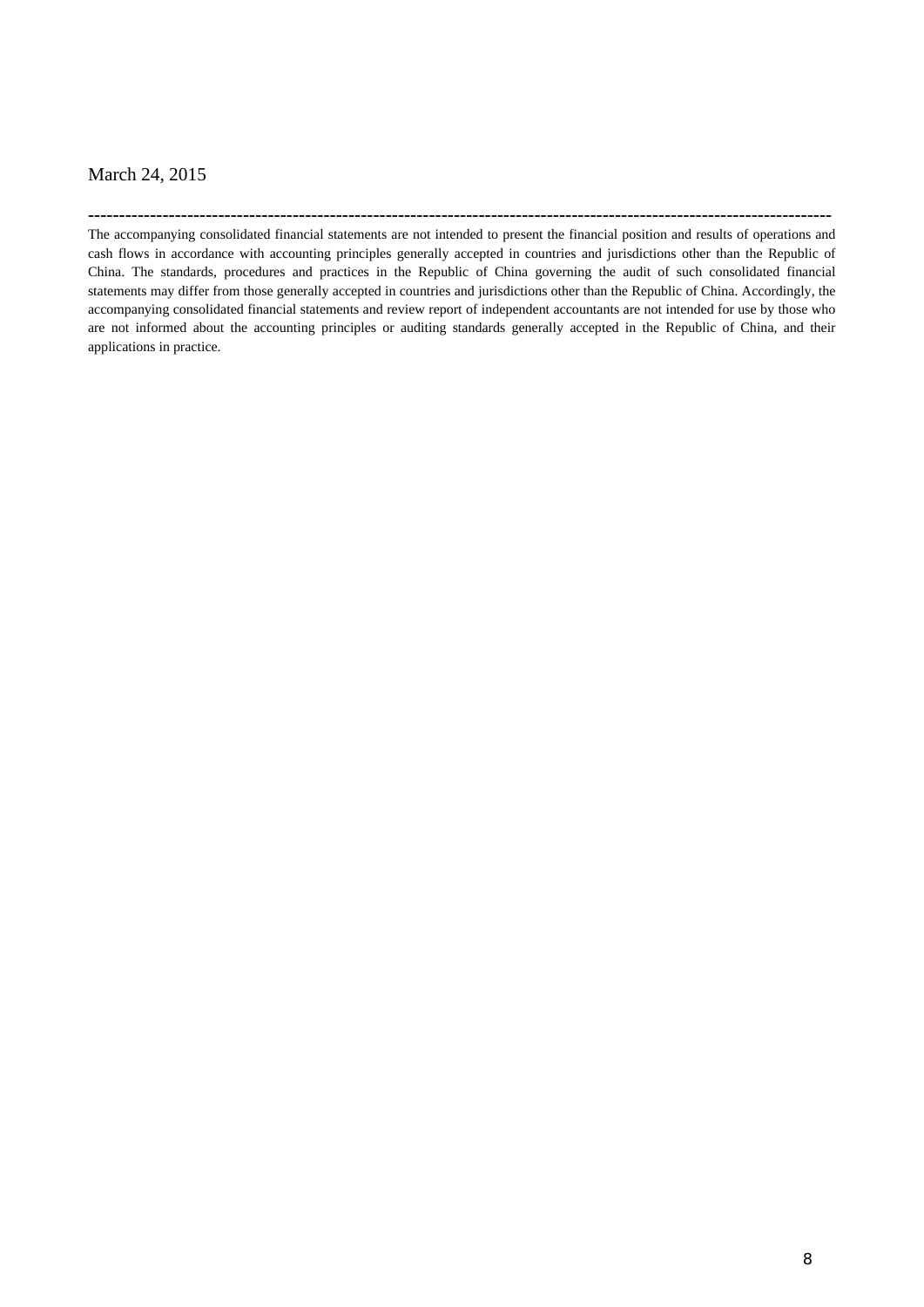#### MEGA FINANCIAL HOLDING CO., LTD. AND ITS SUBSIDIARIES CONSOLIDATED BALANCE SHEETS (EXPRESSED IN THOUSANDS OF NEW TAIWAN DOLLARS)

|                                                      |               | December 31, 2014 |     | December 31, 2013   |     | January 1, 2013  |      |
|------------------------------------------------------|---------------|-------------------|-----|---------------------|-----|------------------|------|
| Assets                                               | <b>Notes</b>  | Amount            | %   | Amount              | %   | Amount           | $\%$ |
| <b>Assets</b>                                        |               |                   |     |                     |     |                  |      |
| Cash and cash equivalents                            | 6(1)          | \$<br>171,560,274 | 5   | 160, 288, 195<br>\$ | 5   | 93,059,992<br>\$ |      |
| Due from the Central Bank and call 6(2)              |               |                   |     |                     |     |                  |      |
| loans to banks                                       |               | 462, 986, 081     | 14  | 390, 959, 236       | 13  | 365, 430, 137    | 13   |
| Financial assets at fair value through $6(3)$ and 12 |               |                   |     |                     |     |                  |      |
| profit or loss, net                                  |               | 181, 366, 843     | 6   | 195,800,759         | 6   | 184,716,442      | 7    |
| Available-for-sale financial assets, 6(7) and 12     |               |                   |     |                     |     |                  |      |
| net                                                  |               | 280, 703, 020     | 9   | 272, 943, 633       | 9   | 223, 271, 043    | 8    |
| Bills and bonds purchased under                      |               |                   |     |                     |     |                  |      |
| resale agreements                                    |               | 11,874,327        |     | 2,585,345           |     | 2, 282, 052      |      |
| Receivables, net                                     | 6(4)(5)       | 201,540,361       | 6   | 184, 587, 941       | 6   | 122, 685, 220    | 5    |
| Current income tax assets                            |               | 1,534,999         |     | 921,969             |     | 953,192          |      |
| Non-current assets held for sale                     |               | 2,739             |     | 2,576               |     |                  |      |
| Bills discounted and loans, net                      | $6(5)$ and 11 | 1,733,994,271     | 53  | 1,654,577,193       | 53  | 1,502,700,861    | 55   |
| Reinsurance contract assets, net                     | 6(6)(23)      | 3,217,685         |     | 3,293,937           |     | 3,301,550        |      |
| Held-to-maturity financial assets,                   | $6(8)$ and 12 |                   |     |                     |     |                  |      |
| net                                                  |               | 163,708,076       | 5   | 184, 411, 233       | 6   | 161, 253, 982    | 6    |
| Equity investments accounted for                     | 6(9)          |                   |     |                     |     |                  |      |
| by the equity method, net                            |               | 2,761,637         |     | 2,697,551           |     | 2,966,843        |      |
| Other financial assets, net                          | 6(5)(10)      |                   |     |                     |     |                  |      |
|                                                      | and 12        | 20,626,729        | 1   | 23, 430, 204        | 1   | 27,629,411       | 1    |
| Investment property, net                             | $6(11)$ and   |                   |     |                     |     |                  |      |
|                                                      | 12            | 1,976,764         |     | 2,059,428           |     | 2, 101, 127      |      |
| Property and equipment, net                          | $6(12)$ and   |                   |     |                     |     |                  |      |
|                                                      | 12            | 22, 125, 875      |     | 22, 150, 245        |     | 22, 331, 091     | 1    |
| Intangible assets, net                               |               | 307,693           |     | 318,046             |     | 303,612          |      |
| Deferred income tax assets                           | 6(38)         | 3,972,457         |     | 3,785,582           |     | 3,098,020        |      |
| Other assets, net                                    | $6(13)$ and   |                   |     |                     |     |                  |      |
|                                                      | 12            | 6,320,035         |     | 8,815,345           |     | 8,884,722        |      |
| <b>Total assets</b>                                  |               | \$ 3,270,579,866  | 100 | \$3,113,628,418     | 100 | \$2,726,969,297  | 100  |

#### (Coutinued)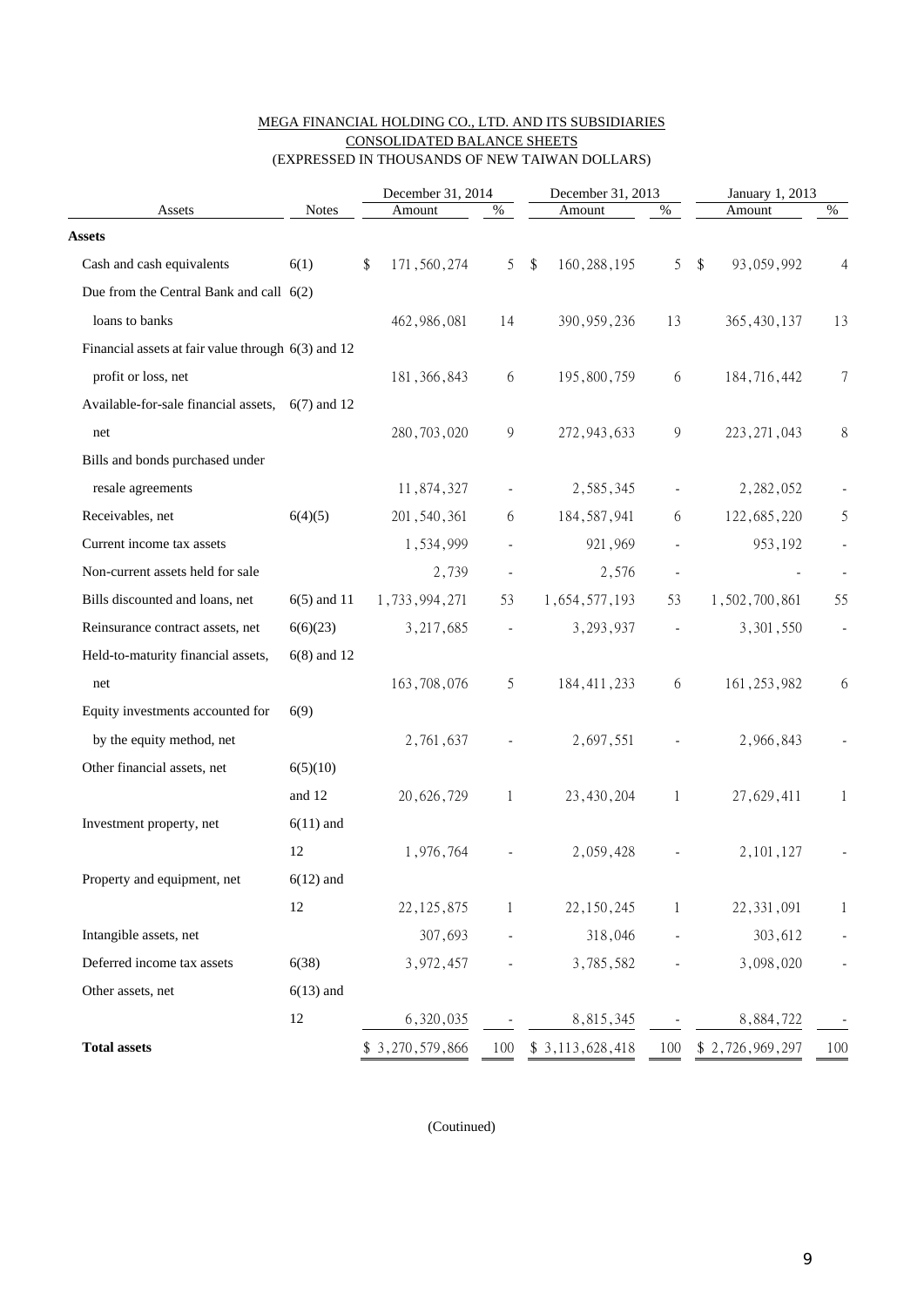#### MEGA FINANCIAL HOLDING CO., LTD. AND ITS SUBSIDIARIES CONSOLIDATED BALANCE SHEETS (EXPRESSED IN THOUSANDS OF NEW TAIWAN DOLLARS)

|                                     |              | December 31, 2014   |                          | December 31, 2013   |                          | January 1, 2013   |                |
|-------------------------------------|--------------|---------------------|--------------------------|---------------------|--------------------------|-------------------|----------------|
| Liabilities and equity              | <b>Notes</b> | Amount              | $\%$                     | Amount              | $\%$                     | Amount            | $\%$           |
| <b>Liabilities</b>                  |              |                     |                          |                     |                          |                   |                |
| Due to the Central Bank and         | $6(14)$ and  |                     |                          |                     |                          |                   |                |
| financial institutions              | 11           | \$<br>474, 623, 325 | 15                       | \$<br>490, 935, 730 | 16                       | 328,810,493<br>\$ | 12             |
| Funds borrowed from the Central     | 6(15)        |                     |                          |                     |                          |                   |                |
| Bank and other banks                |              | 53,906,541          | $\mathfrak{2}$           | 32, 330, 245        | 1                        | 84, 826, 943      | 3              |
| Financial liabilities at fair value | 6(16)        |                     |                          |                     |                          |                   |                |
| through profit or loss              |              | 29, 582, 637        | 1                        | 14,856,685          | 1                        | 14,676,886        | 1              |
| Bills and bonds sold under          | 6(17)        |                     |                          |                     |                          |                   |                |
| repurchase agreements               |              | 221,809,530         | 7                        | 219, 651, 334       | 7                        | 187, 481, 840     | 7              |
| Commercial paper payable, net       | $6(18)$ and  |                     |                          |                     |                          |                   |                |
|                                     | 11           | 15,363,080          |                          | 4, 393, 653         |                          | 1,880,597         |                |
| Payables                            | 6(19)        | 60, 564, 578        | 2                        | 66, 105, 983        | 2                        | 59, 583, 525      | $\overline{c}$ |
| Current income tax liabilities      |              | 9,123,049           |                          | 5,522,518           |                          | 5,993,633         |                |
| Deposits and remittances            | $6(20)$ and  |                     |                          |                     |                          |                   |                |
|                                     | 11           | 2,036,403,864       | 62                       | 1,933,722,541       | 62                       | 1,717,989,498     | 63             |
| Bonds payable                       | 6(21)        | 56,200,000          | 2                        | 55,898,677          | 2                        | 62, 449, 668      | $\mathbf{c}$   |
| Other loans                         | 6(22)        | 5,926,763           | $\overline{\phantom{a}}$ | 5,509,213           | $\overline{\phantom{a}}$ | 6,541,000         |                |
| Provisions for liabilities          | 6(23)        | 21, 305, 487        | 1                        | 22, 419, 391        | 1                        | 22, 045, 319      | 1              |
| Other financial liabilities         | 6(24)        | 10,778,269          | $\overline{\phantom{a}}$ | 10,094,610          | $\overline{\phantom{a}}$ | 11,728,176        | 1              |
| Deferred income tax liabilities     | 6(38)        | 2,169,411           | $\qquad \qquad -$        | 2,051,201           |                          | 1,694,706         |                |
| Other liabilities                   | 6(25)        | 11,640,531          |                          | 8,544,561           |                          | 10,786,252        |                |
| <b>Total liabilities</b>            |              | 3,009,397,065       | 92                       | 2,872,036,342       | 92                       | 2,516,488,536     | 92             |
| <b>Equity</b>                       |              |                     |                          |                     |                          |                   |                |
| Equity attributable to owners of    |              |                     |                          |                     |                          |                   |                |
| parent                              |              |                     |                          |                     |                          |                   |                |
| Share capital                       |              |                     |                          |                     |                          |                   |                |
| Common stock                        | 6(26)        | 124, 498, 240       | 4                        | 124, 498, 240       | 4                        | 114, 498, 240     | 4              |
| <b>Capital surplus</b>              | 6(26)        | 55,270,198          | 2                        | 55, 271, 623        | $\mathbf{2}$             | 43, 425, 270      | $\mathbf{c}$   |
| <b>Retained earnings</b>            |              |                     |                          |                     |                          |                   |                |
| Legal reserve                       | 6(26)        | 24, 469, 127        | 1                        | 22, 220, 204        | 1                        | 20,066,890        |                |
| Special reserve                     | 6(26)        | 2,547,719           |                          | 2,547,719           |                          | 2,569,119         |                |
| Unappropriate retained earnings     | 6(27)        | 50,873,327          | 1                        | 36,766,912          | 1                        | 29, 461, 030      | 1              |
| Other equity interest               | 6(28)        |                     |                          |                     |                          |                   |                |
| Other equity interest               |              | 3, 362, 257         |                          | 100,838             |                          | 179,145           |                |
| Non-controlling interest            |              | 161,933             |                          | 186,540             |                          | 281,067           |                |
| <b>Total equity</b>                 |              | 261, 182, 801       | $8\,$                    | 241, 592, 076       | $8\phantom{.0}$          | 210, 480, 761     | 8              |
| <b>Total liabilities and equity</b> |              | \$3,270,579,866     | 100                      | \$3,113,628,418     | 100                      | \$ 2,726,969,297  | 100            |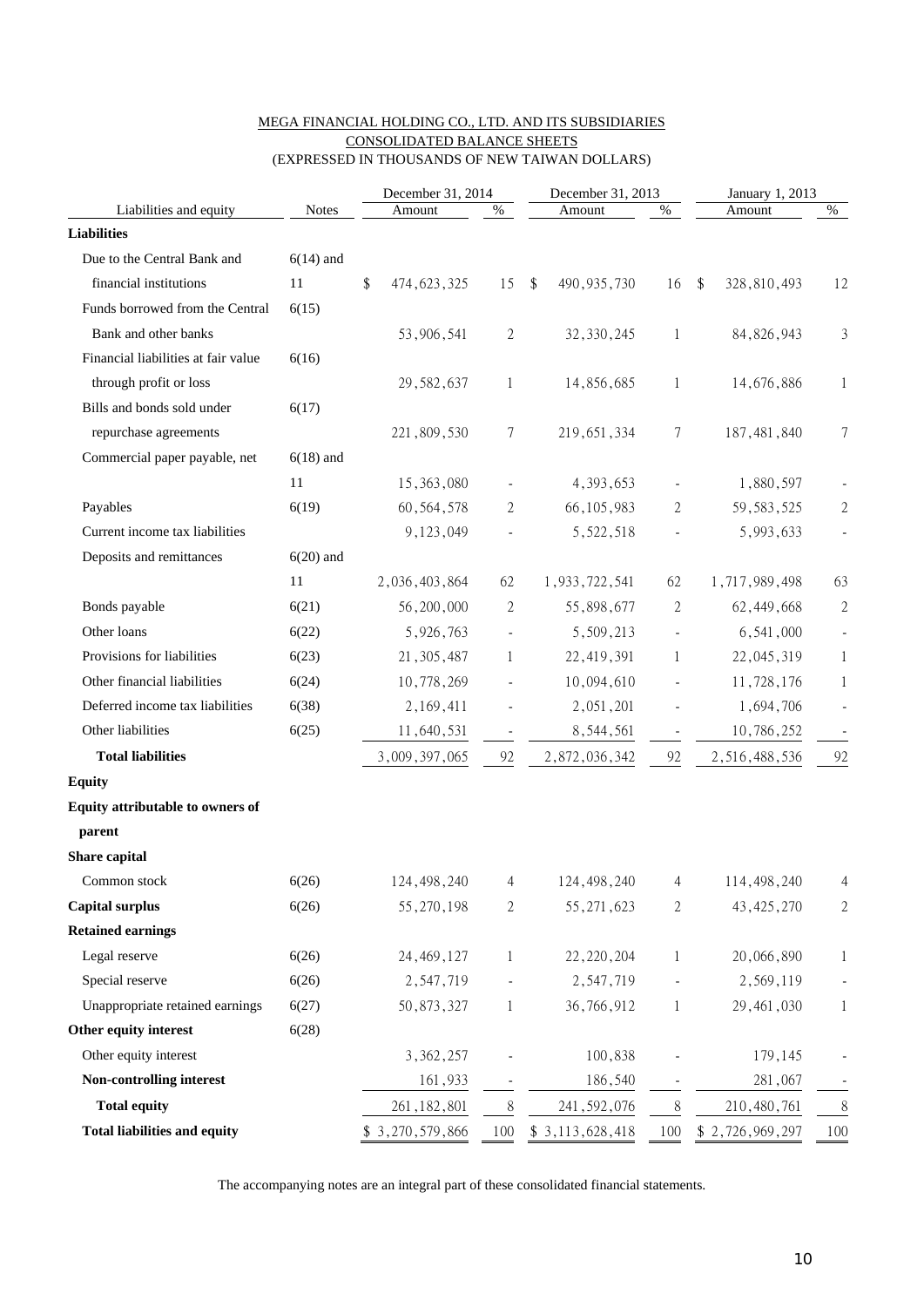#### MEGA FINANCIAL HOLDING CO., LTD. AND ITS SUBSIDIARIES CONSOLIDATED STATEMENTS OF COMPREHENSIVE INCOME (EXPRESSED IN THOUSANDS OF NEW TAIWAN DOLLARS, EXCEPT EARNINGS PER SHARE AMOUNTS)

|                                                      |              |    | Years ended December 31, |                |                    |                                  |            |  |  |  |  |
|------------------------------------------------------|--------------|----|--------------------------|----------------|--------------------|----------------------------------|------------|--|--|--|--|
|                                                      |              |    | $\overline{2014}$        |                | $\overline{2013}$  |                                  | percentage |  |  |  |  |
| Items                                                | <b>Notes</b> |    | Amount                   | $\%$           | Amount             | $\%$                             | (% )       |  |  |  |  |
| Interest income                                      | $6(29)$ and  |    |                          |                |                    |                                  |            |  |  |  |  |
|                                                      | 11           | \$ | 56, 213, 248             | 93<br>\$       | 46,533,690         | 85                               | 21         |  |  |  |  |
| Less: interest expense                               | $6(29)$ and  |    |                          |                |                    |                                  |            |  |  |  |  |
|                                                      | 11           |    | $19,539,068$ ) (         | $32)$ (        | $15, 257, 563$ ) ( | 28)                              | 28         |  |  |  |  |
| Interest income, net                                 |              |    | 36,674,180               | 61             | 31, 276, 127       | 57                               | 17         |  |  |  |  |
| Revenues other than interest, net                    |              |    |                          |                |                    |                                  |            |  |  |  |  |
| Service fee revenue and                              | 6(30)        |    |                          |                |                    |                                  |            |  |  |  |  |
| commissions, net                                     |              |    | 11, 121, 423             | 18             | 10, 367, 465       | 19                               | 7          |  |  |  |  |
| Insurance revenue, net                               |              |    | 1,529,154                | 3              | 1,480,026          | 3                                | 3          |  |  |  |  |
| Financial assets and liabilities at fair $6(31)$ and |              |    |                          |                |                    |                                  |            |  |  |  |  |
| value through profit or loss                         | 11           |    | 3,825,892                | 6              | 3,622,163          | 7                                | 6          |  |  |  |  |
| Realized gain on available-for-sale 6(32)            |              |    |                          |                |                    |                                  |            |  |  |  |  |
| financial assets, net                                |              |    | 1,812,054                | 3              | 2,123,657          | 4(                               | 15)        |  |  |  |  |
| Foreign exchange gain                                |              |    | 3, 283, 164              | 6              | 2,947,572          | 5                                | 11         |  |  |  |  |
| Share of profit of associates and                    | 6(9)         |    |                          |                |                    |                                  |            |  |  |  |  |
| joint ventures accounted for under                   |              |    |                          |                |                    |                                  |            |  |  |  |  |
| equity method                                        |              |    | 152,363                  |                | 203,681            | $-$ (                            | 25)        |  |  |  |  |
| Loss on asset impairment                             | 6(33)        | (  | $374,423$ ) (            | $1)$ (         | $333,187$ ) (      | 1)                               | 12         |  |  |  |  |
| Other revenue other than interest                    | 6(34)        |    |                          |                |                    |                                  |            |  |  |  |  |
| income                                               |              |    | 1,183,348                | $\overline{2}$ | 1,616,776          | 3(                               | 27)        |  |  |  |  |
| Revenue on disposal of                               | 11           |    |                          |                |                    |                                  |            |  |  |  |  |
| non-performing loans                                 |              |    | 1,297,812                | $\mathfrak{2}$ | 1,704,188          | $\mathfrak{Z}$<br>$\overline{(}$ | 24)        |  |  |  |  |
| Net revenue                                          |              |    | 60,504,967               | 100            | 55,008,468         | 100                              | 10         |  |  |  |  |
| Bad debts expense and provisions for $6(4)(5)(6)$    |              |    |                          |                |                    |                                  |            |  |  |  |  |
| guarantee reserve                                    | (10)(23)     |    | $1,588,465$ ) (          | $3)$ (         | $5,276,424$ ) (    | $10)$ (                          | 70)        |  |  |  |  |
| Reversal of insurance reserve                        | 6(23)        |    | 207,527                  |                | 183,695            |                                  | 13         |  |  |  |  |
| <b>Operating expenses</b>                            |              |    |                          |                |                    |                                  |            |  |  |  |  |
| Employee benefit expense                             | 6(35)        |    | $15,751,179$ ) (         | $26)$ (        | $15,689,350$ (     | 28)                              |            |  |  |  |  |
| Depreciation and amortization                        | 6(36)        |    | $703,700$ ) (            | $1)$ (         | $739,528$ )(       | $1)$ (                           | 5)         |  |  |  |  |
| Other business and administrative                    | 6(37)        |    |                          |                |                    |                                  |            |  |  |  |  |
| expenses                                             |              |    | $7,340,324$ ) (          | $12)$ (        | $(6, 486, 779)$ (  | 12)                              | 13         |  |  |  |  |
| Income before income tax                             |              |    | 35, 328, 826             | 58             | 27,000,082         | 49                               | 31         |  |  |  |  |
| Income tax expense                                   | 6(38)        |    | $5,089,109$ ) (          | $8)$ (         | $4,505,513$ (      | 8)                               | 13         |  |  |  |  |
| Profit for the period                                |              |    | 30, 239, 717             | 50             | 22, 494, 569       | 41                               | 34         |  |  |  |  |

(Coutinued)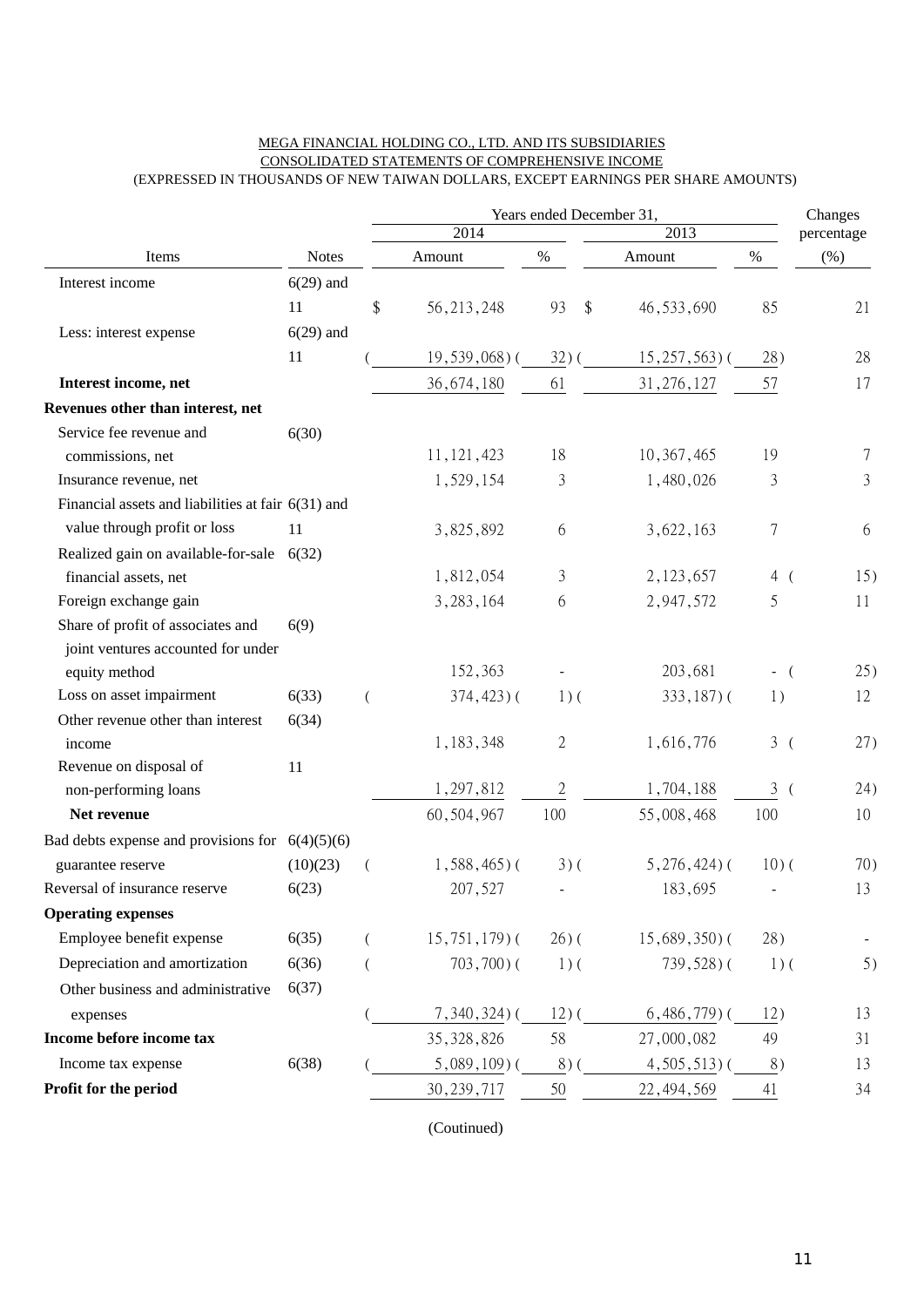#### MEGA FINANCIAL HOLDING CO., LTD. AND ITS SUBSIDIARIES CONSOLIDATED STATEMENTS OF COMPREHENSIVE INCOME (EXPRESSED IN THOUSANDS OF NEW TAIWAN DOLLARS, EXCEPT EARNINGS PER SHARE AMOUNTS)

|                                       |              | Years ended December 31, |                |          |                |                                    |            |  |  |  |
|---------------------------------------|--------------|--------------------------|----------------|----------|----------------|------------------------------------|------------|--|--|--|
|                                       |              | 2014                     |                |          | 2013           |                                    | percentage |  |  |  |
| Items                                 | <b>Notes</b> | Amount                   | $\%$           |          | Amount         | $\%$                               | (% )       |  |  |  |
| Other comprehensive income            | 6(28)        |                          |                |          |                |                                    |            |  |  |  |
| Cumulative translation differences    |              |                          |                |          |                |                                    |            |  |  |  |
| of foreign operations                 |              | \$<br>1,496,054          | $\overline{2}$ | \$       | 40,248         |                                    | 3617       |  |  |  |
| Unrealized gain on valuation of       |              |                          |                |          |                |                                    |            |  |  |  |
| available-for-sale financial assets   |              | 1,686,320                | 3              | $\left($ | 94,537)        | $-$ (                              | 1884)      |  |  |  |
| Actuarial loss on defined benefit     |              |                          |                |          |                |                                    |            |  |  |  |
| plan                                  |              | 101,231)                 | $-$ (          |          | $550, 157$ ) ( | $1)$ (                             | 82)        |  |  |  |
| Share of other comprehensive          |              |                          |                |          |                |                                    |            |  |  |  |
| income of associates and joint        |              |                          |                |          |                |                                    |            |  |  |  |
| ventures accounted for under          |              |                          |                |          |                |                                    |            |  |  |  |
| equity method                         |              | 78,164                   | $-$ (          |          | 24, 342)       | $\sqrt{2}$<br>$\blacksquare$       | 421)       |  |  |  |
| Income tax relating to the            |              |                          |                |          |                |                                    |            |  |  |  |
| components of other                   |              |                          |                |          |                |                                    |            |  |  |  |
| comprehensive income                  |              | 17,209                   |                |          | 93,527         | $\overline{ }$                     | 82)        |  |  |  |
| <b>Total other comprehensive</b>      |              |                          |                |          |                |                                    |            |  |  |  |
| income (after income tax)             |              | 3,176,516                | 5              |          | $535,261$ ) (  | $1)$ (                             | 693)       |  |  |  |
| <b>Total comprehensive income</b>     |              | \$<br>33, 416, 233       | $\frac{55}{1}$ | \$       | 21, 959, 308   | 40                                 | 52         |  |  |  |
| Profit attributable to:               |              |                          |                |          |                |                                    |            |  |  |  |
| Owners of parent                      |              | \$<br>30,258,664         | 50             | \$       | 22, 489, 232   | 41                                 | 35         |  |  |  |
| Non-controlling interests             |              | 18,947)                  |                |          | 5,337          | $\overline{(\ }$<br>$\blacksquare$ | 455)       |  |  |  |
| Profit attributable to:               |              | \$<br>30, 239, 717       | 50             | \$       | 22, 494, 569   | 41                                 | 34         |  |  |  |
| Comprehensive income attributable     |              |                          |                |          |                |                                    |            |  |  |  |
| to:                                   |              |                          |                |          |                |                                    |            |  |  |  |
| Owners of parent                      |              | \$<br>33,436,061         | 55             | \$       | 21, 954, 295   | 40                                 | 52         |  |  |  |
| Non-controlling interests             |              | 19,828)                  |                |          | 5,013          |                                    | 496)       |  |  |  |
|                                       |              | \$<br>33, 416, 233       | 55             | \$       | 21,959,308     | 40                                 | 52         |  |  |  |
| <b>Earnings per share</b>             | 6(39)        |                          |                |          |                |                                    |            |  |  |  |
| Basic earnings per share (in dollars) |              | \$                       | 2.43           |          |                | 1.96                               |            |  |  |  |
| Diluted earnings per share (in        |              |                          |                |          |                |                                    |            |  |  |  |
| dollars)                              |              |                          | 2.43           |          |                | 1.96                               |            |  |  |  |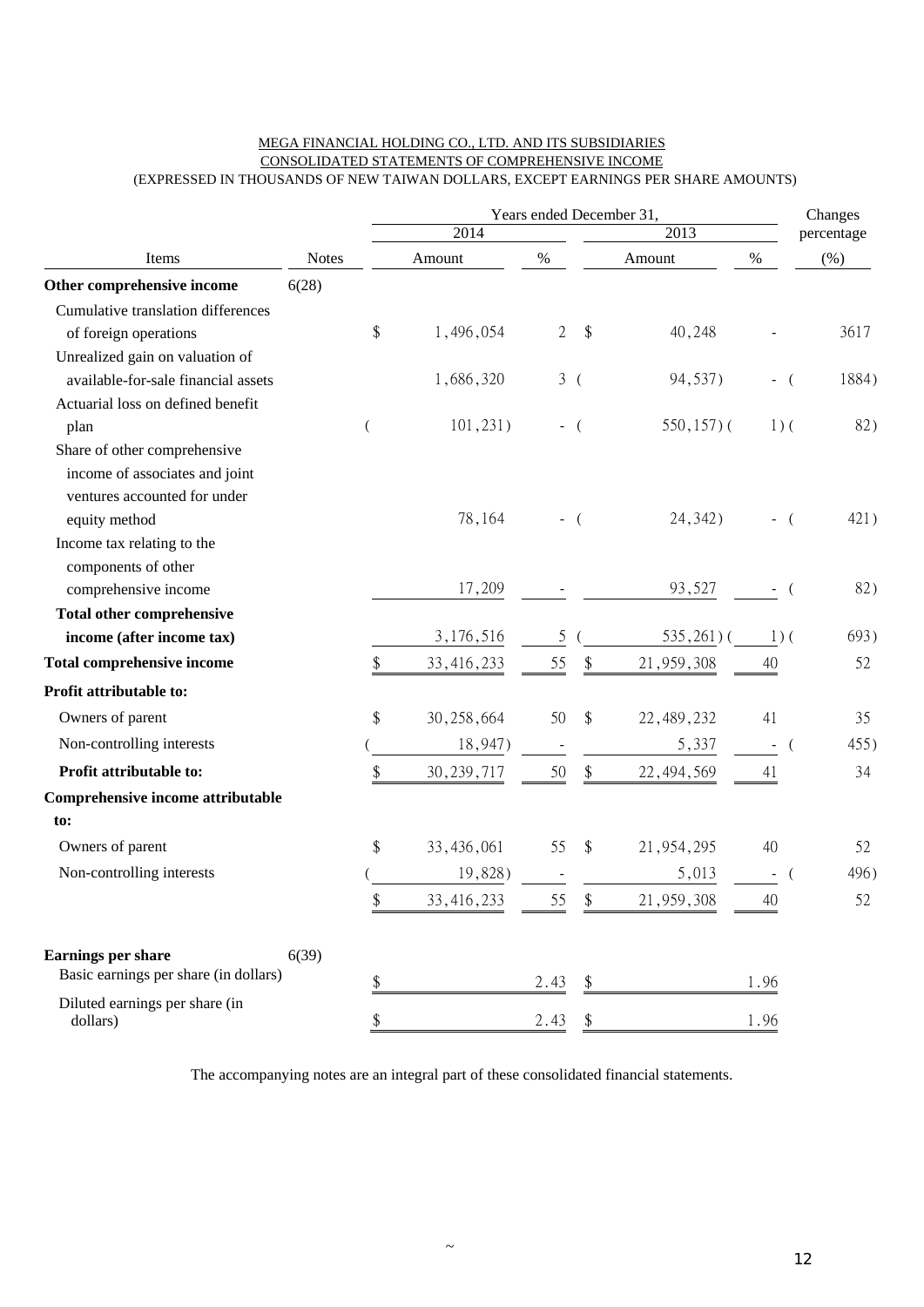#### MEGA FINANCIAL HOLDING CO., LTD. AND ITS SUBSIDIARIES

#### CONSOLIDATED STATEMENTS OF CHANGES IN EQUITY

#### (EXPRESSED IN THOUSANDS OF NEW TAIWAN DOLLARS)

|                                                             |                   |                  |                  | Equity attributable to owners of the parent |               |                                             |                               |                |                      |                |
|-------------------------------------------------------------|-------------------|------------------|------------------|---------------------------------------------|---------------|---------------------------------------------|-------------------------------|----------------|----------------------|----------------|
|                                                             |                   |                  |                  | Retained earnings                           |               |                                             | Other equity interest         |                |                      |                |
|                                                             |                   |                  |                  |                                             | Unappropriate | Cumulative<br>translation<br>differences of | Unrealized gain or<br>loss on |                |                      |                |
|                                                             | Share capital -   | Capital          | Legal            | Special                                     | retained      | foreign                                     | available-for-sale            |                | Non-controlling      |                |
|                                                             | common stock      | surplus          | reserve          | reserve                                     | earnings      | operations                                  | financial assets              | Total          | interest             | Total          |
| For the year ended December 31, 2013                        |                   |                  |                  |                                             |               |                                             |                               |                |                      |                |
| Balance, January 1, 2013                                    | \$114,498,240     | \$43,425,270     | \$ 20,066,890    | 2,569,119<br>$\mathbb{S}$                   | \$ 29,461,030 | (S<br>944,493)                              | <sup>\$</sup><br>1,123,638    | \$ 210,199,694 | \$<br>281,067        | \$ 210,480,761 |
| Earnings distribution for 2012                              |                   |                  |                  |                                             |               |                                             |                               |                |                      |                |
| Legal reserve                                               |                   | $\sim$           | 2,153,314        | $\overline{\phantom{a}}$                    | 2,153,314)    |                                             |                               |                |                      |                |
| Cash dividends                                              |                   |                  |                  |                                             | 12,594,806)   |                                             |                               | 12,594,806)    | 9,540)<br>$\epsilon$ | 12,604,346)    |
| Disposal of land transferred as special reserve             |                   |                  |                  | 21,400)                                     | 21,400        |                                             |                               |                |                      |                |
| Profit for the period                                       |                   |                  |                  |                                             | 22,489,232    |                                             |                               | 22,489,232     | 5,337                | 22,494,569     |
| Other comprehensive income for the period                   |                   |                  |                  |                                             | 456,630)      | 43,114                                      | 121,421)                      | 534,937)       | 324)                 | 535,261)       |
| Issuance of common stock                                    | 10,000,000        | 11,500,000       |                  |                                             |               |                                             |                               | 21,500,000     | $\sim$               | 21,500,000     |
| Share based payment transactions                            |                   | 346,353          |                  |                                             |               |                                             |                               | 346,353        |                      | 346,353        |
| Change in non-controlling interest by capital reduction of  |                   |                  |                  |                                             |               |                                             |                               |                |                      |                |
| subsidiary                                                  |                   |                  |                  |                                             |               |                                             |                               |                | 90,000)              | 90,000)        |
| Balance, December 31, 2013                                  | 124,498,240<br>S. | 55,271,623<br>S. | 22,220,204<br>\$ | 2,547,719                                   | \$ 36,766,912 | 901,379)<br>(S)                             | \$1,002,217                   | \$ 241,405,536 | 186,540              | \$241,592,076  |
| For the year ended December 31, 2014                        |                   |                  |                  |                                             |               |                                             |                               |                |                      |                |
| Balance, January 1, 2014                                    | \$124,498,240     | \$ 55,271,623    | \$22,220,204     | \$2,547,719                                 | \$ 36,766,912 | (S<br>901,379)                              | 1,002,217<br>\$               | \$241,405,536  | \$<br>186,540        | \$241,592,076  |
| Earnings distribution for 2013                              |                   |                  |                  |                                             |               |                                             |                               |                |                      |                |
| Legal reserve                                               |                   |                  | 2,248,923        |                                             | 2,248,923)    |                                             |                               |                |                      |                |
| Cash dividends                                              |                   |                  |                  |                                             | 13,819,304)   |                                             |                               | 13,819,304)    | 4,779)<br>$\sqrt{2}$ | 13,824,083)    |
| Changes in capital surplus of associates and joint ventures |                   |                  |                  |                                             |               |                                             |                               |                |                      |                |
| accounted for under equity method                           | $\sim$            | 1,425)           |                  |                                             |               |                                             |                               | 1,425)         |                      | 1,425          |
| Profit for the period                                       |                   |                  |                  |                                             | 30,258,664    |                                             |                               | 30,258,664     | 18,947)              | 30,239,717     |
| Other comprehensive income for the period                   |                   |                  |                  |                                             | 84,022)       | 1,506,861                                   | 1,754,558                     | 3,177,397      | 881)                 | 3,176,516      |
| Balance, December 31, 2014                                  | \$124,498,240     | \$ 55,270,198    | \$24,469,127     | $\mathbf{\hat{s}}$<br>2,547,719             | \$ 50,873,327 | 605,482<br>\$                               | \$2,756,775                   | \$261,020,868  | 161,933<br>\$        | \$261,182,801  |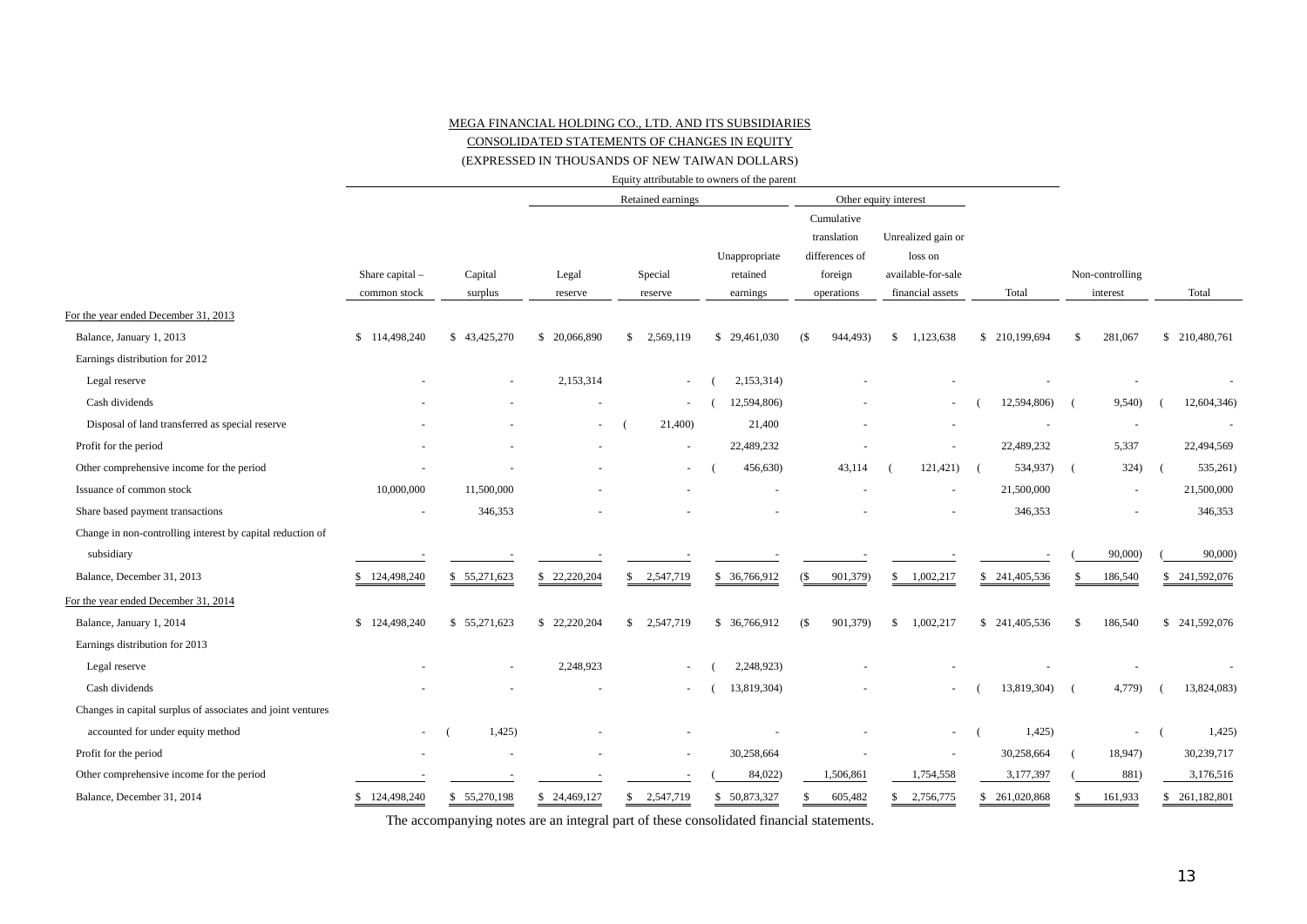#### MEGA FINANCIAL HOLDING CO., LTD. AND ITS SUBSIDIARIES CONSOLIDATED STATEMENTS OF CASH FLOWS (EXPRESSED IN THOUSANDS OF NEW TAIWAN DOLLARS)

|                                                                        | For the years ended December 31, |                |                |               |
|------------------------------------------------------------------------|----------------------------------|----------------|----------------|---------------|
|                                                                        |                                  | 2014           |                | 2013          |
| Cash flows from operating activities                                   |                                  |                |                |               |
| Profit before tax                                                      | \$                               | 35,328,826     | \$             | 27,000,082    |
| Adjustments to reconcile profit before tax to net cash provided by     |                                  |                |                |               |
| operating activities:                                                  |                                  |                |                |               |
| Depreciation                                                           |                                  | 666,646        |                | 701,988       |
| Amortization                                                           |                                  | 37,054         |                | 37,540        |
| Bad debts expense and provisions for guarantee reserve                 |                                  | 1,588,465      |                | 5,276,424     |
| Interest expense                                                       |                                  | 19,794,401     |                | 15,468,578    |
| Interest income                                                        | $\overline{\phantom{a}}$         | 58,137,682) (  |                | 48,619,411)   |
| Dividend income                                                        |                                  | $805,145$ ) (  |                | 219,419)      |
| Share based payment transaction                                        |                                  |                |                | 346,353       |
| Net change in insurance reserve                                        |                                  | $207,527$ ) (  |                | 183,695)      |
| Loss on financial asset impairment                                     |                                  | 374,423        |                | 333,187       |
| Loss on disposal of property and equipment                             |                                  | 79             |                | 51            |
| Gain on disposal of investment property                                | (                                | $42,252$ ) (   |                | 36,302)       |
| Share of profit of associates accounted for under equity method        |                                  | $152,363$ ) (  |                | 203,681)      |
| Changes in assets/liabilities relating to operating activities         |                                  |                |                |               |
| Changes in assets relating to operating activities                     |                                  |                |                |               |
| Decrease in due from Central Bank and call loans to other banks        |                                  | 11,542,898     |                | 558,711       |
| Decrease (increase) in financial assets at fair value through profit   |                                  |                |                |               |
| or loss                                                                |                                  | 14,433,916     | (              | 11,084,317)   |
| Increase in available-for-sale financial assets                        | $\overline{\mathcal{L}}$         | $6,200,811)$ ( |                | 49,848,233)   |
| Increase in receivables                                                |                                  | 19,603,693) (  |                | 60,155,809)   |
| Increase in non-current assets held-to-sale                            |                                  | 163)           | $\overline{ }$ | 2,576)        |
| Increase in bills discounted and loans                                 |                                  | 80,685,890) (  |                | 158,402,839)  |
| Decrease in reinsurance contract assets                                |                                  | 76,252         |                | 7,613         |
| Decrease (increase) in held-to-maturity financial assets               |                                  | 20,703,157     | $\left($       | 23,157,251)   |
| Decrease in other financial assets                                     |                                  | 2,413,258      |                | 3,845,982     |
| Decrease in other assets                                               |                                  | 2,530,234      |                | 69,155        |
| Changes in liabilities relating to operating activities                |                                  |                |                |               |
| (Decrease) increase in due to the Central Bank and financial           |                                  |                |                |               |
| institutions                                                           | (                                | 16,312,405)    |                | 162, 125, 237 |
| Increase in financial liabilities at fair value through profit or loss |                                  | 14,725,952     |                | 179,799       |
| Increase in bills and bonds purchased under resale agreements          |                                  | 2,158,196      |                | 32,169,494    |
| (Decrease) increase in payables                                        | (                                | 7,008,637)     |                | 5,320,507     |
| Increase in deposits and remittances                                   |                                  | 102,681,323    |                | 215,733,043   |
| Increase (decrease) in other financial liabilities                     |                                  | 683,659        | €              | 1,633,566)    |
| Increase in liabilities reserve                                        |                                  | 9,840          |                | 63,363        |
| (Decrease) increase in liabilities reserve for employee benefits       | (                                | 118,944)       |                | 49,868        |
| Increase (decrease) in other liabilities                               |                                  | 2,769,853      |                | 1,571,082)    |
| Cash provided by operations                                            |                                  | 43,242,920     |                | 114,168,794   |
| Interest received                                                      |                                  | 58,629,026     |                | 47,942,040    |
| Cash dividend received                                                 |                                  | 941,091        |                | 459,744       |
| Interest paid                                                          |                                  | 19,564,672)    | (              | 15,427,301)   |
| Income tax paid                                                        |                                  | 2,170,273)     |                | 5,276,472)    |
| Net cash provided by operating activities                              |                                  | 81,078,092     |                | 141,866,805   |

(Continued)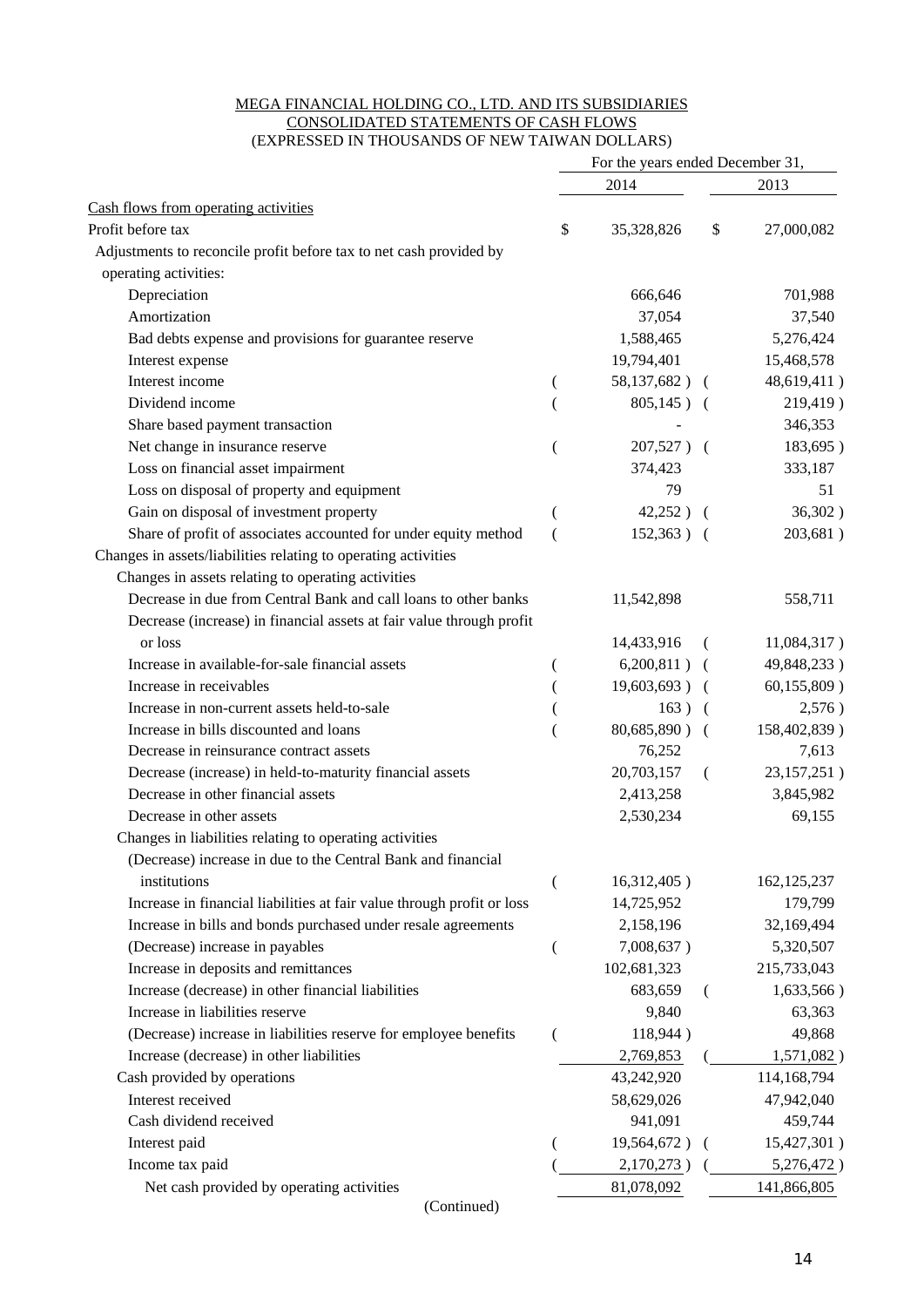#### MEGA FINANCIAL HOLDING CO., LTD. AND ITS SUBSIDIARIES CONSOLIDATED STATEMENTS OF CASH FLOWS (EXPRESSED IN THOUSANDS OF NEW TAIWAN DOLLARS)

|                                                                       | For the years ended December 31, |                 |          |               |  |
|-----------------------------------------------------------------------|----------------------------------|-----------------|----------|---------------|--|
|                                                                       |                                  | 2014            |          | 2013          |  |
| Cash flows from investing activities                                  |                                  |                 |          |               |  |
| Proceeds from capital reduction of investments accounted for by the   |                                  |                 |          |               |  |
| equity method                                                         | \$                               |                 | \$       | 214,431       |  |
| Acquisition of property and equipment                                 |                                  | 463,155)        | (        | 457,437)      |  |
| Proceeds of property and equipment                                    |                                  | 1,047           |          | 2,488         |  |
| Acquisition of intangible asset                                       | $\overline{(}$                   | 26,701)         | $\left($ | 51,809)       |  |
| Acquisition of investment property                                    |                                  | 292,334)        |          | 2,324)        |  |
| Proceeds from disposal of investment property                         |                                  | 391,866         |          | 277,772       |  |
| Net cash used in investing activities                                 |                                  | 389,277)        |          | 16,879)       |  |
| Cash flows from financing activities                                  |                                  |                 |          |               |  |
| Increase (decrease) in due to the Central Bank and financial          |                                  |                 |          |               |  |
| institutions                                                          |                                  | 21,576,296      | €        | 52,496,698)   |  |
| Increase in commercial papers payable                                 |                                  | 10,975,000      |          | 2,513,000     |  |
| Redemption of bonds payable                                           | $\overline{\mathcal{L}}$         | $6,000,000$ ) ( |          | $6,600,000$ ) |  |
| Redemption of financial bonds                                         |                                  | $5,700,000$ )   |          |               |  |
| Issuance of bank debenture                                            |                                  | 12,000,000      |          |               |  |
| Increase (decrease) in other loans                                    |                                  | 417,550         |          | 1,031,787)    |  |
| Increase (decrease) in guarantee deposits received                    |                                  | 1,267,889       |          | 670,609)      |  |
| Payment of cash dividends                                             | (                                | 12,590,800)     |          | 11,394,773)   |  |
| Change in non-controlling interest by capital reduction of subsidiary |                                  |                 |          | $90,000$ )    |  |
| Issuance of common stock                                              |                                  |                 |          | 21,500,000    |  |
| Net cash provided by (used in) financing activities                   |                                  | 21,954,935      |          | 48,270,867)   |  |
| Effect of exchange rate changes on cash and cash equivalents          |                                  | 1,496,054       |          | 40,247        |  |
| Net increase in cash and cash equivalents                             |                                  | 104,130,804     |          | 93,619,306    |  |
| Cash and cash equivalents at beginning of the period                  |                                  | 311,013,320     |          | 217,394,014   |  |
| Cash and cash equivalents at end of the period                        | \$                               | 415,144,124     | \$       | 311,013,320   |  |
| Cash and cash equivalents composition :                               |                                  |                 |          |               |  |
| Cash and cash equivalents as shown in the balance sheet               | \$                               | 171,560,274     | \$       | 160,288,195   |  |
| Central Bank and call loans to other banks meeting the definition of  |                                  |                 |          |               |  |
| cash and cash equivalents as stated in IAS No. 7 "Cash Flow           |                                  |                 |          |               |  |
| Statements"                                                           |                                  | 231,709,523     |          | 148,139,780   |  |
| Investments in bills and bonds under resale agreements meeting the    |                                  |                 |          |               |  |
| definition of cash and cash equivalents as stated in IAS No. 7 "Cash  |                                  |                 |          |               |  |
| Flow Statements"                                                      |                                  | 11,874,327      |          | 2,585,345     |  |
| Cash and cash equivalents at end of the period                        | \$                               | 415,144,124     | \$       | 311,013,320   |  |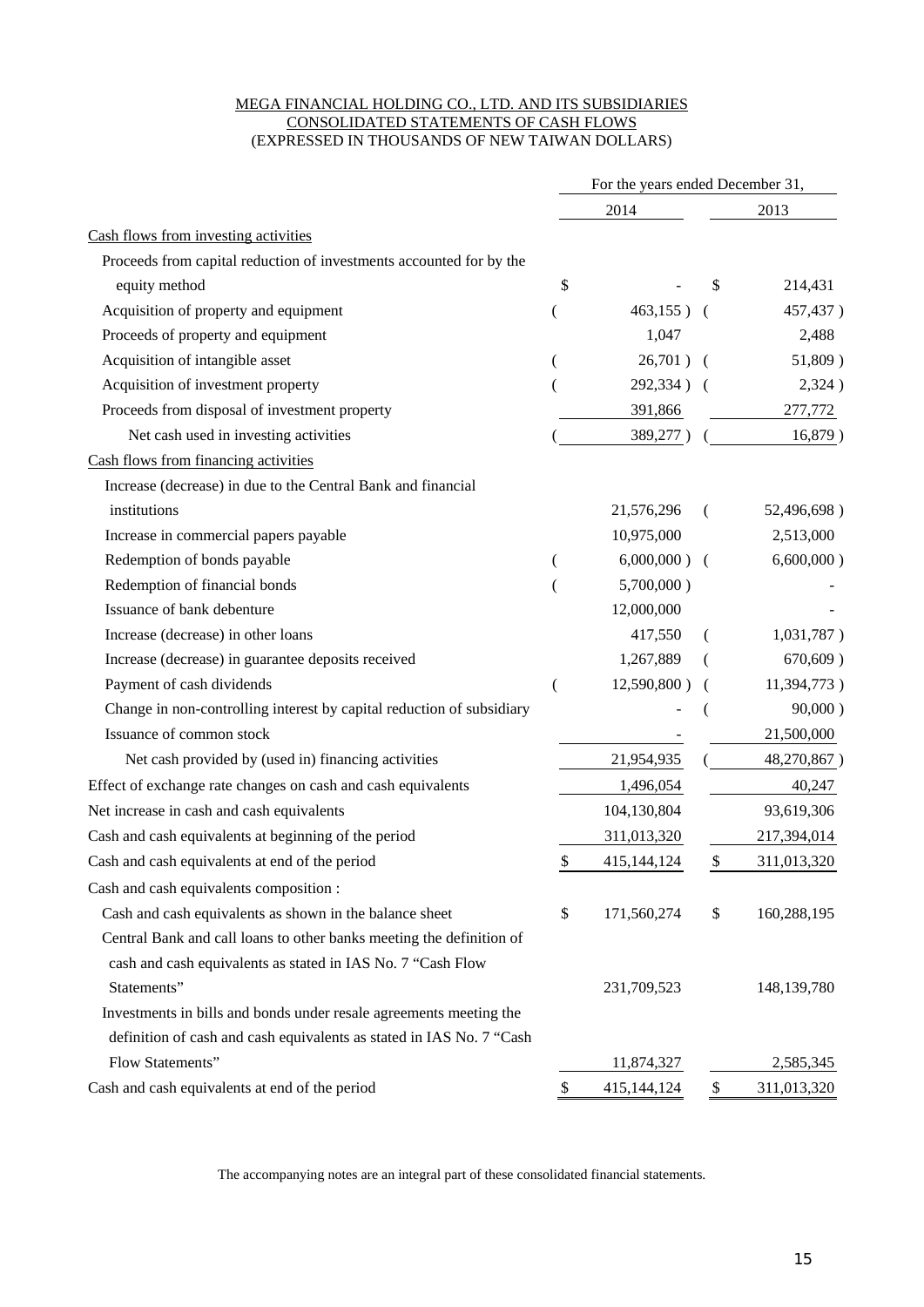|                                          |              | December 31, 2014   |                          |               | December 31, 2013 |           |
|------------------------------------------|--------------|---------------------|--------------------------|---------------|-------------------|-----------|
| Assets                                   | <b>Notes</b> | Amount              | $\%$                     |               | Amount            | $\%$      |
| <b>Assets</b>                            |              |                     |                          |               |                   |           |
| Cash and cash equivalents                | 1(1)         | \$<br>27,368        |                          | \$            | 1,044,333         |           |
| Receivables, net                         |              | 463                 |                          |               |                   |           |
| Current income tax assets                |              | 630,319             |                          |               | 630,319           |           |
| Available-for-sale financial assets, net | 1(2)         | 5,849,267           | 2                        |               | 5,550,855         | 2         |
| Equity investments accounted for by the  | 1(3)         |                     |                          |               |                   |           |
| equity method, net                       |              | 276,634,930         | 97                       |               | 256,786,037       | 97        |
| Other financial assets, net              | 1(4)         | 758,293             | 1                        |               | 758,293           |           |
| Property and equipment, net              | 1(5)         | 757,220             |                          |               | 771,442           |           |
| Deferred income tax assets               |              | 7,737               |                          |               | 7,737             |           |
| Other assets, net                        |              | 5,826               |                          |               | 8,507             |           |
| <b>Total assets</b>                      |              | \$<br>284, 671, 423 | 100                      | \$            | 265, 557, 523     | 100       |
| Liabilities and equity                   |              |                     |                          |               |                   |           |
| <b>Liabilities</b>                       |              |                     |                          |               |                   |           |
| Commercial paper payable, net            | 1(6)         | \$<br>2,549,078     | 1                        | \$            |                   |           |
| Payables                                 | 1(7)         | 13, 264, 258        | 5                        |               | 11,975,327        |           |
| Current income tax liabilities           |              | 1,385,649           | $\overline{\phantom{a}}$ |               | 121,298           |           |
| Bonds payable                            | 1(8)         | 6,000,000           | 2                        |               | 11,998,677        | 5         |
| Other loans                              | 1(9)         | 400,000             |                          |               |                   |           |
| Provisions for liabilities               | 1(10)        | 45,931              |                          |               | 52,431            |           |
| Deferred income tax liabilities          |              | 3,500               |                          |               | 2,168             |           |
| Other liabilities                        |              | 2,139               |                          |               | 2,086             |           |
| <b>Total liabilities</b>                 |              | 23,650,555          | 8                        |               | 24, 151, 987      | 9         |
| <b>Equity</b>                            |              |                     |                          |               |                   |           |
| Share capital                            |              |                     |                          |               |                   |           |
| Common stock                             | 1(11)        | 124, 498, 240       | 44                       |               | 124, 498, 240     | 47        |
| <b>Capital surplus</b>                   | 1(11)        | 55,270,198          | 19                       |               | 55, 271, 623      | 21        |
| <b>Retained earnings</b>                 |              |                     |                          |               |                   |           |
| Legal reserve                            | 1(11)        | 24, 469, 127        | $\overline{9}$           |               | 22, 220, 204      | $\,$ $\,$ |
| Special reserve                          | 1(11)        | 2,547,719           | 1                        |               | 2,547,719         | -1        |
| Unappropriated retained earnings         | 1(12)        | 50,873,327          | 18                       |               | 36,766,912        | 14        |
| Other equity interest                    |              |                     |                          |               |                   |           |
| Other equity interest                    | 1(13)        | 3, 362, 257         | $\mathbf{1}$             |               | 100,838           |           |
| <b>Total equity</b>                      |              | 261,020,868         | 92                       |               | 241, 405, 536     | 91        |
| <b>Total liabilities and equity</b>      |              | \$<br>284, 671, 423 | 100                      | $\frac{1}{2}$ | 265, 557, 523     | 100       |

#### MEGA FINANCIAL HOLDING CO., LTD. BALANCE SHEETS (EXPRESSED IN THOUSANDS OF NEW TAIWAN DOLLAR)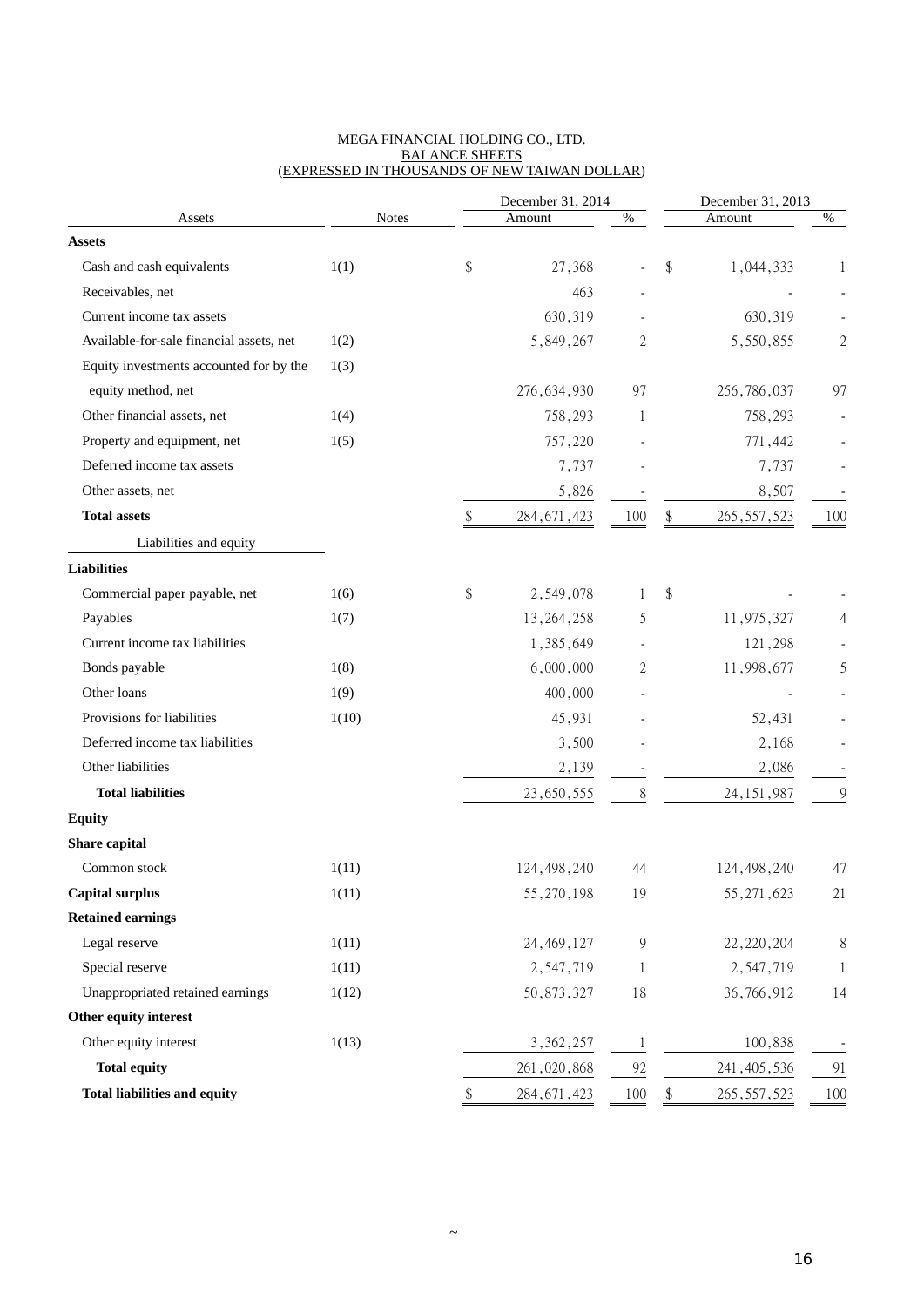| (EXPRESSED IN THOUSANDS OF NEW TAIWAN DOLLARS, EXCEPT AS OTHERWISE INDICATED.) |              |    | Changes        |                          |                                         |        |            |  |
|--------------------------------------------------------------------------------|--------------|----|----------------|--------------------------|-----------------------------------------|--------|------------|--|
|                                                                                |              |    | 2014           |                          | For the years ended December 31<br>2013 |        | percentage |  |
| Items                                                                          | <b>Notes</b> |    | Amount         | $\%$                     | Amount                                  | $\%$   | (% )       |  |
| <b>Revenues</b>                                                                |              |    |                |                          |                                         |        |            |  |
| Interest income                                                                |              | \$ | 36,517         |                          | \$<br>4,732                             |        | 672        |  |
| Gain from financial assets and                                                 | 1(14)        |    |                |                          |                                         |        |            |  |
| liabilities at fair value                                                      |              |    |                |                          | 1,200                                   |        | 100)       |  |
| Share of profit of associates and joint $1(3)$                                 |              |    |                |                          |                                         |        |            |  |
| ventures                                                                       |              |    | 30,851,743     | 100                      | 23,768,937                              | 100    | 30         |  |
| Other revenue other than interest                                              |              |    |                |                          |                                         |        |            |  |
| income                                                                         |              |    | 32,244         |                          | 6,895                                   |        | 368        |  |
| <b>Total revenue</b>                                                           |              |    | 30,920,504     | 100                      | 23,781,764                              | 100    | 30         |  |
| <b>Expenses and losses</b>                                                     |              |    |                |                          |                                         |        |            |  |
| Interest expense                                                               |              |    | $216,569$ ) (  | $1)$ (                   | $290, 181$ ) (                          | $1)$ ( | 25)        |  |
| Foreign exchange loss                                                          |              |    | 2)             | - (                      | 4)                                      | - (    | 50)        |  |
| Employee benefit expense                                                       | 1(15)        |    | $286, 218$ ) ( | $1)$ (                   | $229,477$ ) (                           | 1)     | 25         |  |
| Depreciation and amortization                                                  | 1(16)        |    | 17,549)        | - (                      | $19,055$ )                              | $-$ (  | 8)         |  |
| Other business and administrative                                              |              |    |                |                          |                                         |        |            |  |
| expenses                                                                       |              |    | 101,071)       |                          | $88,166$ ) (                            | 1)     | 15         |  |
| <b>Total Expenses and losses</b>                                               |              |    | $621,409$ ) (  | $2)$ (                   | $626,883$ )(                            | $3)$ ( | 1)         |  |
| Income before income tax                                                       |              |    | 30,299,095     | 98                       | 23, 154, 881                            | 97     | 31         |  |
| Income tax expense                                                             | 1(17)        |    | 40,431)        | $\overline{\phantom{a}}$ | $665,649$ ) (                           | $3)$ ( | 94)        |  |
| Profit for the period                                                          |              |    | 30,258,664     | 98                       | 22, 489, 232                            | 94     | 35         |  |
| Other comprehensive income                                                     |              |    |                |                          |                                         |        |            |  |
| Unrealized gains on valuation of                                               |              |    |                |                          |                                         |        |            |  |
| available-for-sale financial assets                                            |              |    | 298,412        | 1                        | 407,687                                 | 2(     | 27)        |  |
| Actuarial gains on defined benefit                                             |              |    |                |                          |                                         |        |            |  |
| plan                                                                           |              |    | 7,835          |                          | 6,716                                   |        | 17         |  |
| Share of other comprehensive                                                   |              |    |                |                          |                                         |        |            |  |
| income of associates and                                                       |              |    | 2,872,482      | 9(                       | 948, 198) (                             | $4)$ ( | 403)       |  |
| Income taxes relating to the                                                   |              |    |                |                          |                                         |        |            |  |
| components of other                                                            |              |    |                |                          |                                         |        |            |  |
| comprehensive incomes                                                          |              |    | 1,332)         |                          | 1,142)                                  |        | 17         |  |
| <b>Total other comprehensive</b>                                               |              |    |                |                          |                                         |        |            |  |
| income(after Income Tax)                                                       |              |    | 3,177,397      | 10                       | $534,937$ ) (                           | $2)$ ( | 694)       |  |
| <b>Total comprehensive income</b>                                              |              | \$ | 33,436,061     | 108                      | 21, 954, 295                            | 92     | 52         |  |
| Earnings per share                                                             | 1(18)        |    |                |                          |                                         |        |            |  |
| Basic earnings per share                                                       |              |    |                |                          |                                         |        |            |  |
| (in dollars)                                                                   |              |    |                | 2.43                     |                                         | 1.96   |            |  |
| Diluted earnings per share                                                     |              |    |                |                          |                                         |        |            |  |
| (in dollars)                                                                   |              |    |                | 2.43                     |                                         | 1.96   |            |  |

### MEGA FINANCIAL HOLDING CO., LTD. STATEMENTS OF COMPREHENSIVE INCOME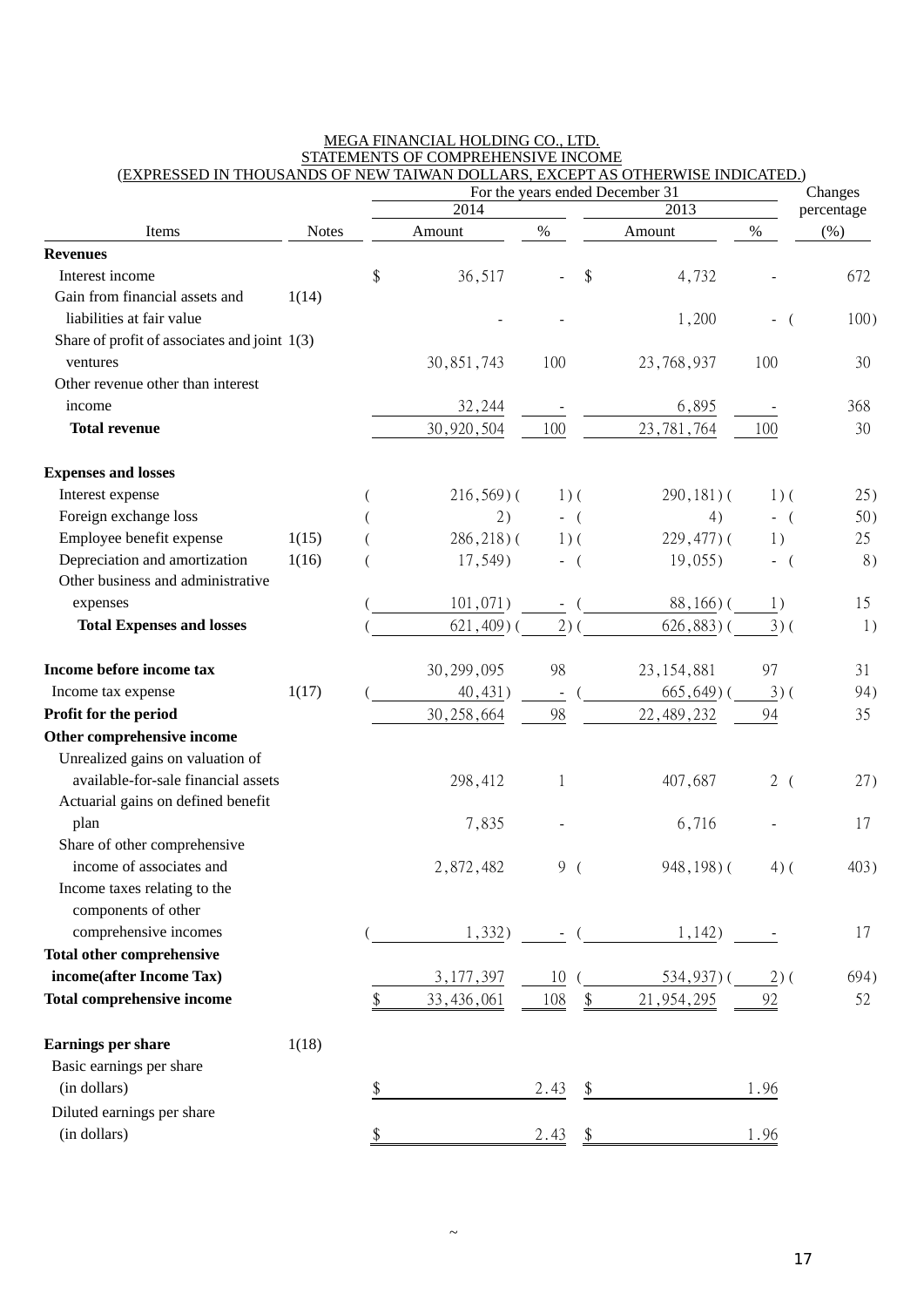#### MEGA FINANCIAL HOLDING CO., LTD. STATEMENTS OF CHANGES IN EQUITY (EXPRESSED IN THOUSANDS OF NEW TAIWAN DOLLARS)

|                                                                    |               |     |                          | Retained earnings |                          |    |                 |    |                                     | Other equity interest |                                                                   |     |                                                                         |               |
|--------------------------------------------------------------------|---------------|-----|--------------------------|-------------------|--------------------------|----|-----------------|----|-------------------------------------|-----------------------|-------------------------------------------------------------------|-----|-------------------------------------------------------------------------|---------------|
|                                                                    | Common stock  |     | Capital surplus          |                   | Legal reserve            |    | Special reserve |    | Unappropriated<br>retained earnings |                       | Cumulative<br>translation<br>differences of<br>foreign operations |     | Unrealized gain<br>or loss on<br>available-for-sale<br>financial assets | Total equity  |
| For the year ended December 31, 2013                               |               |     |                          |                   |                          |    |                 |    |                                     |                       |                                                                   |     |                                                                         |               |
| Balance, January 1, 2013                                           | \$114,498,240 |     | 43, 425, 270             |                   | 20,066,890               |    | 2,569,119       |    | 29,461,030                          | (                     | 944, 493)                                                         |     | 1,123,638                                                               | \$210,199,694 |
| Earnings distribution for 2012                                     |               |     |                          |                   |                          |    |                 |    |                                     |                       |                                                                   |     |                                                                         |               |
| Legal reserve                                                      |               |     | $\overline{\phantom{a}}$ |                   | 2, 153, 314              |    | $\sim$          |    | $2, 153, 314$ )                     |                       |                                                                   |     |                                                                         |               |
| Cash dividend                                                      |               |     |                          |                   |                          |    |                 |    | 12,594,806)                         |                       |                                                                   |     |                                                                         | 12,594,806)   |
| Disposal of land transferred as special reserve                    |               |     |                          |                   | $\overline{\phantom{a}}$ |    | $21,400$ )      |    | 21,400                              |                       |                                                                   |     |                                                                         |               |
| Profit for the period                                              |               |     |                          |                   |                          |    |                 |    | 22, 489, 232                        |                       |                                                                   |     |                                                                         | 22, 489, 232  |
| Other comprehensive income for the period                          |               |     |                          |                   |                          |    | $\sim$          |    | 456,630)                            |                       | 43,114                                                            |     | $121,421)$ (                                                            | 534,937)      |
| Issuance of common stock                                           | 10,000,000    |     | 11,500,000               |                   |                          |    |                 |    |                                     |                       |                                                                   |     |                                                                         | 21,500,000    |
| Share based payment transaction                                    |               |     | 346,353                  |                   |                          |    |                 |    |                                     |                       |                                                                   |     |                                                                         | 346,353       |
| Balance at December 31, 2013                                       | \$124,498,240 |     | 55, 271, 623             |                   | 22, 220, 204             |    | 2,547,719       |    | 36,766,912                          | (\$                   | 901,379)                                                          |     | 1,002,217                                                               | \$241,405,536 |
| For the year ended December 31, 2014                               |               |     |                          |                   |                          |    |                 |    |                                     |                       |                                                                   |     |                                                                         |               |
| Balance at January 1, 2014                                         | \$124,498,240 | \$. | 55, 271, 623             | $\mathbb{S}$      | 22, 220, 204             | \$ | 2,547,719       | \$ | 36,766,912                          | (                     | 901,379)                                                          | -\$ | 1,002,217                                                               | \$241,405,536 |
| Earnings distribution for 2013                                     |               |     |                          |                   |                          |    |                 |    |                                     |                       |                                                                   |     |                                                                         |               |
| Legal reserve                                                      |               |     | $\overline{\phantom{a}}$ |                   | 2, 248, 923              |    | $\sim$          |    | 2,248,923)                          |                       |                                                                   |     |                                                                         |               |
| Cash dividends                                                     |               |     |                          |                   |                          |    | $\sim$          |    | 13,819,304)                         |                       |                                                                   |     |                                                                         | 13,819,304)   |
| Change in equity investments accounted for by<br>the equity method | $\sim$        |     | $1,425$ )                |                   |                          |    |                 |    |                                     |                       |                                                                   |     |                                                                         | 1,425)        |
| Profit for the period                                              |               |     |                          |                   |                          |    |                 |    | 30, 258, 664                        |                       |                                                                   |     |                                                                         | 30,258,664    |
| Other comprehensive income for the period                          |               |     |                          |                   |                          |    |                 |    | 84,022                              |                       | ,506,861                                                          |     | 1,754,558                                                               | 3, 177, 397   |
| Balance at December 31, 2014                                       | 124, 498, 240 |     | 55,270,198               |                   | 24, 469, 127             |    | 2,547,719       |    | 50,873,327                          |                       | 605,482                                                           |     | 2,756,775                                                               | 261,020,868   |

 $\tilde{}$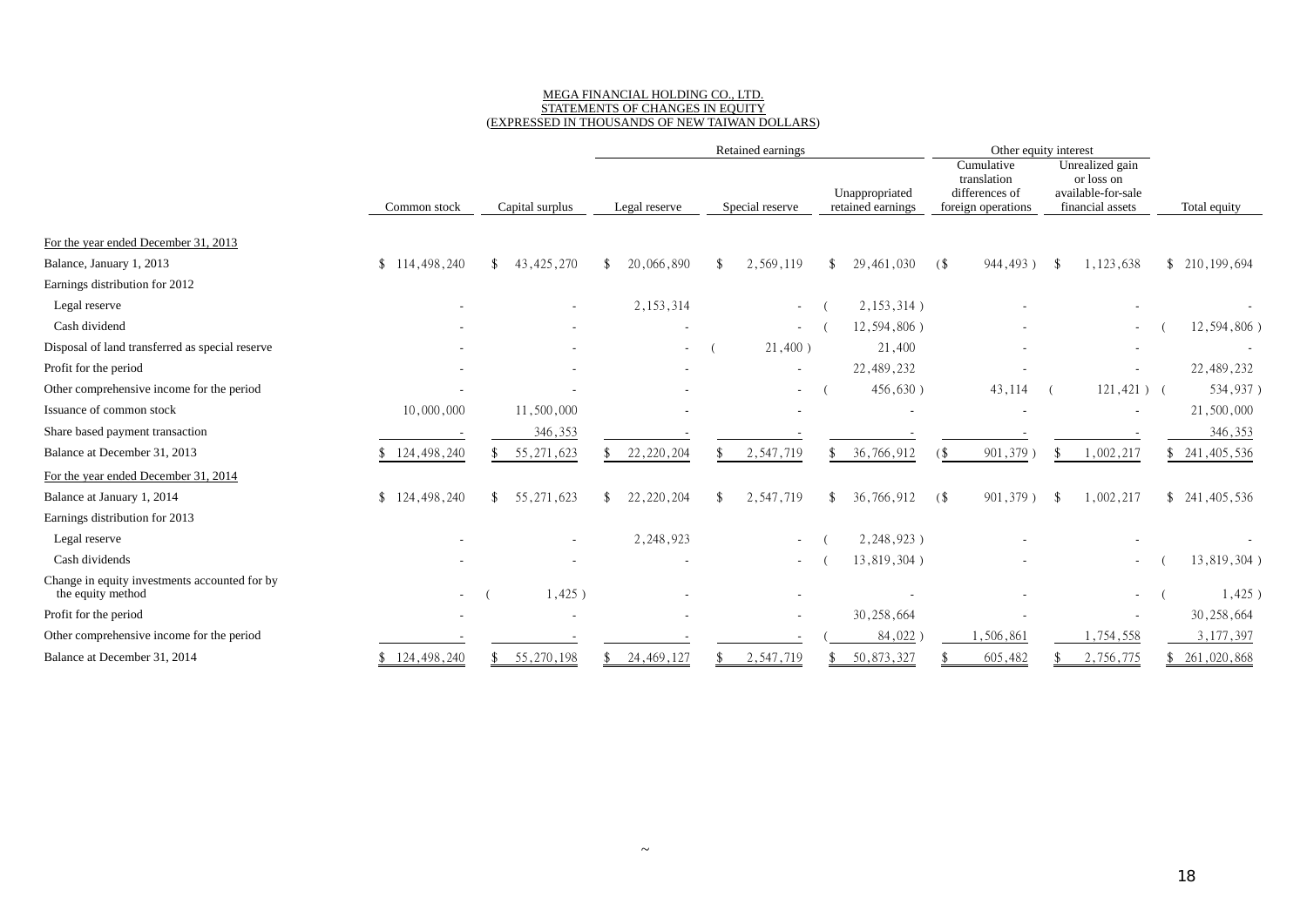| MEGA FINANCIAL HOLDING CO., LTD.<br><b>STATEMENTS OF CASH FLOWS</b> |                |                |          |                |
|---------------------------------------------------------------------|----------------|----------------|----------|----------------|
| FOR THE YEARS ENDED DECEMBER 31,                                    |                |                |          |                |
| (EXPRESSED IN THOUSANDS OF NEW TAIWAN DOLLARS)                      |                |                |          |                |
|                                                                     |                | 2014           |          | 2013           |
| <u>CASH FLOWS FROM OPERATING ACTIVITIES</u>                         |                |                |          |                |
| Profit before tax for the year                                      | \$             | 30,299,095     | \$       | 23, 154, 881   |
| Adjustments to reconcile net income to net cash provided by         |                |                |          |                |
| operating activities                                                |                |                |          |                |
| Income and expenses having no effect on cash flows                  |                |                |          |                |
| Depreciation                                                        |                | 14,997         |          | 15,535         |
| Amortization                                                        |                | 2,552          |          | 3,520          |
| Interest expense                                                    |                | 216,569        |          | 290,181        |
| Interest income                                                     |                | $36,517$ ) (   |          | 4,732)         |
| Dividend income                                                     |                | $30,363$ ) (   |          | 1,531)         |
| Share of profit of associates accounted for under equity            |                | 30,851,743) (  |          | 23,768,937)    |
| Share based payment transaction                                     |                |                |          | 2,054          |
| Changes in assets/liabilities relating to operating activities      |                |                |          |                |
| Net changes in assets relating to operating activities              |                |                |          |                |
| (Increase) decrease in receivables                                  | (              | 463)           |          | 158            |
| Decrease (increase) in other assets                                 |                | 393            | $\left($ | 4,015)         |
| Net changes in liabilities relating to operating activities         |                |                |          |                |
| Decrease in financial liabilities at fair value through profit      |                |                |          |                |
| or loss                                                             |                |                |          | $1,200$ )      |
| Increase (decrease) in payables                                     |                | 44,726         |          | 16,801)        |
| Increase in provisions for liabilities                              |                | 1,335          |          | 2,637          |
| Increase (decrease) in other liabilities                            |                | 53             |          | 172)           |
| Cash used in operations                                             |                | 339,366)       |          | 328,421)       |
| Interest received                                                   |                | 36,517         |          | 4,732          |
| Interest paid                                                       |                | 216,168)       |          | 322,655)       |
| Income tax received (paid)                                          |                | 1,223,921      |          | $1,693,890$ )  |
| Cash dividend received                                              |                | 13,904,269     |          | 13, 154, 143   |
| Net cash provided by operating activities                           |                | 14,609,173     |          | 10,813,909     |
| <b>CASH FLOWS FROM INVESTING ACTIVITIES</b>                         |                |                |          |                |
| Acquisition of equity investments accounted for by the equity       |                |                |          | $15,000,000$ ) |
| Acquisition of property and equipment                               |                | 775) (         |          | 3,058)         |
| Acquisition of intangible asset                                     |                | 263)           |          |                |
| Net cash used in investing activities                               |                | 1,038)         |          | 15,003,058)    |
| CASH FLOWS FROM FINANCING ACTIVITIES                                |                |                |          |                |
| Increase (decrease) in commercial papers payable                    |                | 2,550,000      |          | 882,000)       |
| Redemption of corporate bonds                                       | $\overline{(}$ | $6,000,000$ )  |          | $4,100,000$ )  |
| Increase in other loans                                             |                | 400,000        |          |                |
| Payment of cash dividends                                           |                | $12,575,100$ ) |          | 11,361,810)    |
| Issuance of common stock                                            |                |                |          | 21,500,000     |
| Net cash (used in) provided by financing activities                 |                | $15,625,100$ ) |          | 5,156,190      |
| (Decrease) increase in cash and cash equivalents                    |                | $1,016,965$ )  |          | 967,041        |
| Cash and cash equivalents at beginning of year                      |                | 1,044,333      |          | 77,292         |
| Cash and cash equivalents at end of year                            | \$             | 27,368         | $\$\$    | 1,044,333      |
|                                                                     |                |                |          |                |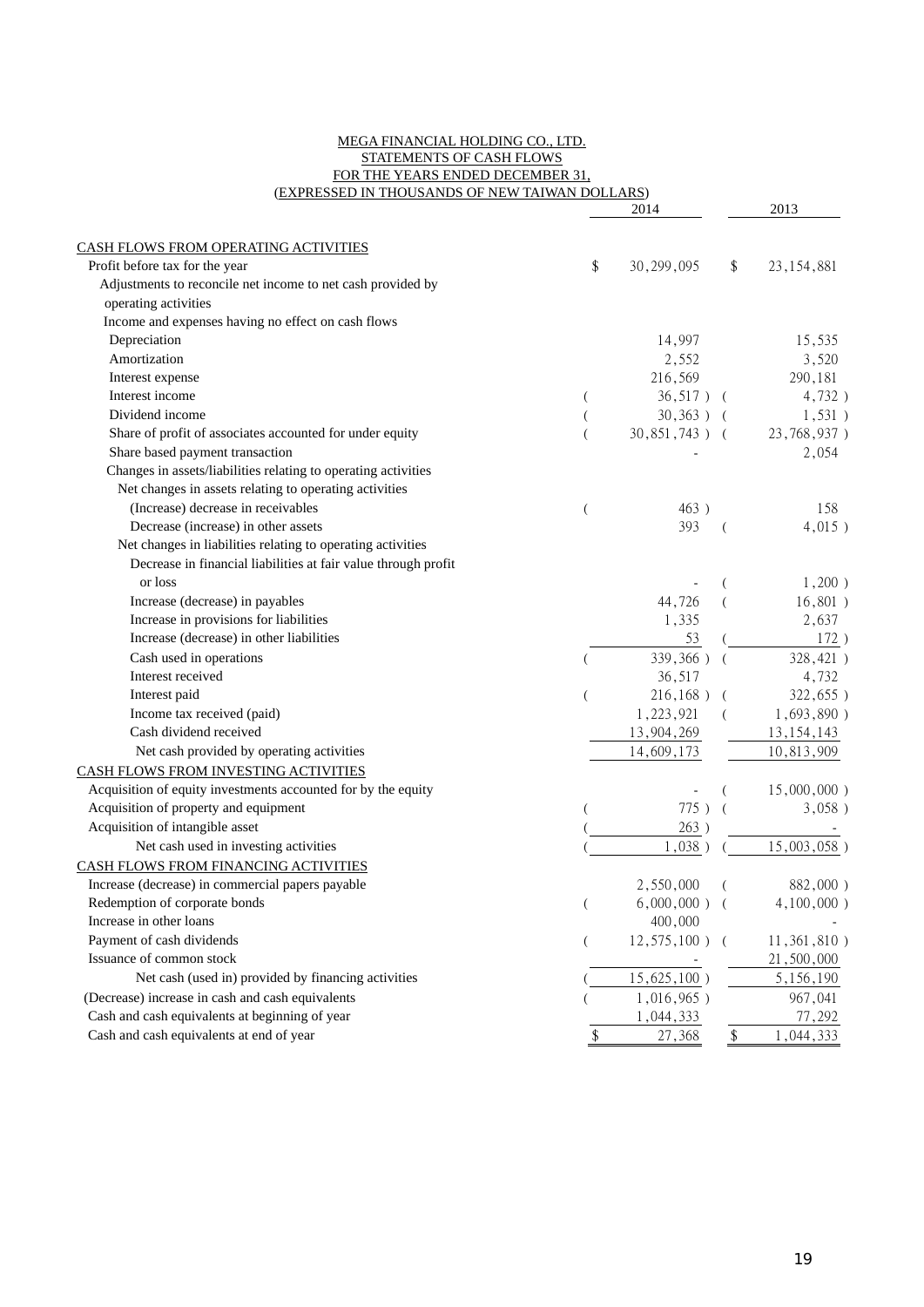## **Attachment 2**

## **Mega Financial Holding Co., Ltd.**

## **2014 Profit Distribution Proposal**

|                                                                  | Unit: $NT$$         |
|------------------------------------------------------------------|---------------------|
| <b>Items</b>                                                     | Amount              |
| Beginning retained earnings                                      | 20,698,684,485      |
| Add: Reverse of special reserve for first-time adoption of TIFRS | 2,561,187           |
| Less: Retained earnings decreased due to actuarial pension loss  | (84,020,803)        |
| Add: Net income of 2014                                          | 30,258,663,778      |
| Subtotal                                                         | 50,875,888,647      |
| Less: 10% legal reserve                                          | (3,025,866,378)     |
| Total distributable earnings                                     | 47,850,022,269      |
| Less: Distribution item                                          |                     |
| Cash dividend to shareholders (NT\$1.40 per share)               | (17, 429, 753, 576) |
| Unappropriated retained earnings                                 | 30,420,268,693      |
| Note:                                                            |                     |
| 1. Remuneration to directors-cash NT\$136,163,000.               |                     |
| 2. Employee profit sharing-cash NT\$10,307,000.                  |                     |
| 3. The 2014 earnings shall be distributed first.                 |                     |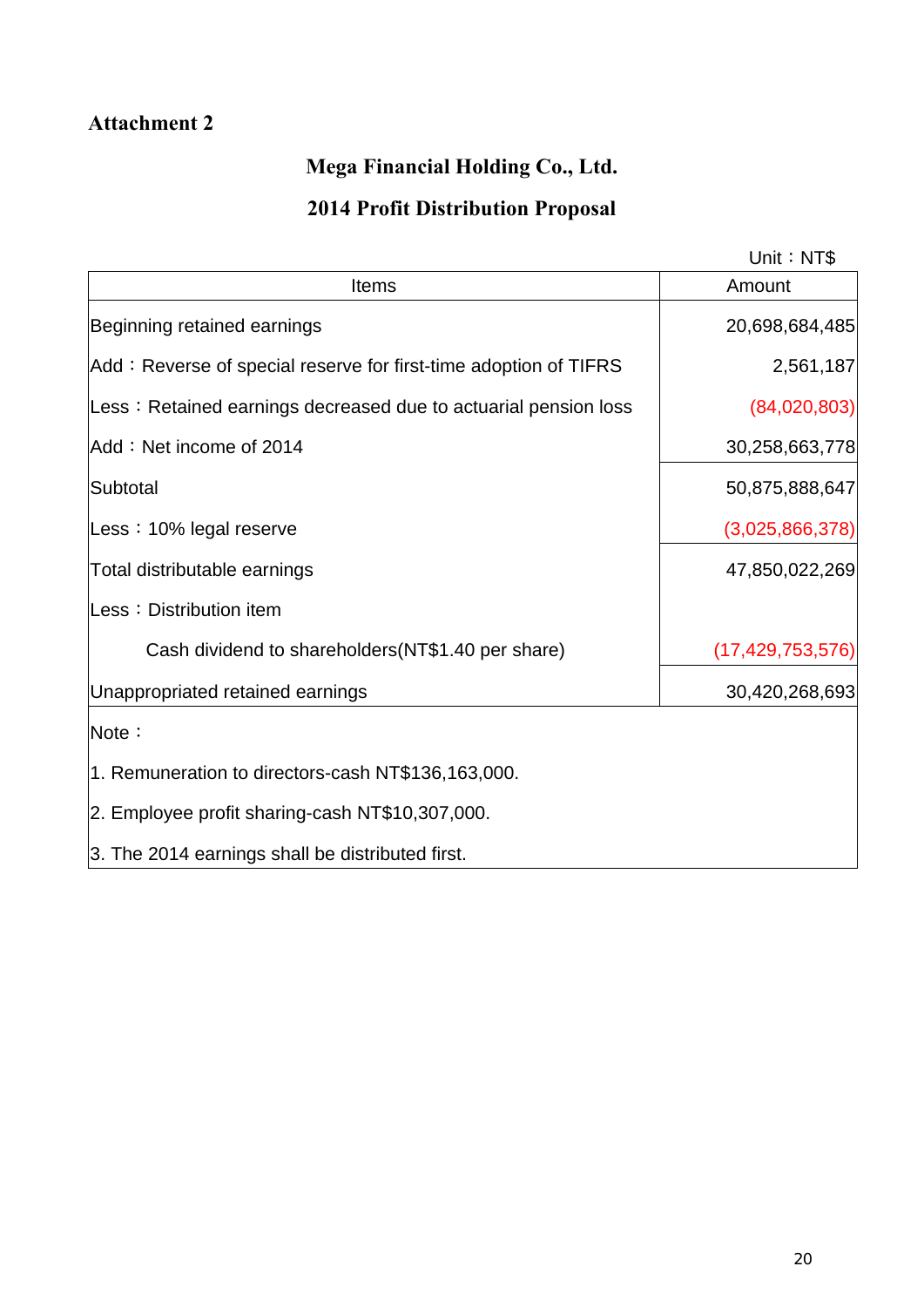## **Attachment 3**

# Profile of Director Candidates

| No.          | <b>Name</b>      | <b>Experience (Education)</b>                                                                                                                                                                                                                                                                                                                                                                  | <b>Present position</b>                                                                                                                      | <b>Shareholding</b> |
|--------------|------------------|------------------------------------------------------------------------------------------------------------------------------------------------------------------------------------------------------------------------------------------------------------------------------------------------------------------------------------------------------------------------------------------------|----------------------------------------------------------------------------------------------------------------------------------------------|---------------------|
| 1            | Yeou-Tsair Tsai  | President of Taiwan Cooperative<br>Bank, President of the Int'l<br>Commercial Bank of China, Chairman<br>of Mega Int'l Commercial Bank Co.,<br>Ltd., (MEGA Bank) President of Mega<br>Financial Holding Co., Ltd., Chairman<br>of Mega Int'l Investment Trust Co.,<br>Ltd., Chief Executive Officer of<br>SinoPac Holdings, Chairman of Bank<br>SinoPac<br>(M.A. in Public Finance, National   | Chairman of Mega<br><b>Financial Holding</b><br>Co., Ltd. and<br>Mega Int'l<br><b>Commercial Bank</b><br>Co., Ltd.                           | 202,000             |
| $\mathbf 2$  | Hann-Ching<br>Wu | Chengchi University)<br>Senior Vice President & General<br>Manager of Business Center -<br>Kaohsiung, MEGA Bank<br>Senior Vice President & General<br>Manager of Credit Control<br>Department, MEGA Bank<br>(M.A. in Commercial Science,<br>National Taiwan University)                                                                                                                        | <b>Executive Vice</b><br>President of Mega<br><b>Financial Holding</b><br>Co., Ltd. and<br>Mega Int'l<br><b>Commercial Bank</b><br>Co., Ltd. | 35,665              |
| $\mathbf{3}$ | Chia-Chi Hsiao   | Director-General, Department for<br>General Administration, Directorate<br>General of Budget, Accounting and<br>Statistics, Executive Yuan, R.O.C.<br>Director-General, Department of<br>Accounting, Ministry of Finance,<br>R.O.C.<br>Deputy Director-General, National<br>Treasury Agency, Ministry of Finance,<br>R.O.C.<br>(M.A. in Management Science,<br>National Chiao Tung University) | Director-General,<br>Department of<br>Fiscal, Statistical<br>and Financial<br>Affairs, Executive<br>Yuan, R.O.C.                             | 3,352               |
| 4            | I-Min Chen       | Director, Department of Labor<br>Standards, Council of Labor Affairs,<br>Executive Yuan, R.O.C.<br>Director General, Bureau of<br>Employment and Vocational Training,                                                                                                                                                                                                                          | <b>Political Deputy</b><br>Minister, Ministry<br>of Labor, R.O.C.                                                                            | $\mathbf 0$         |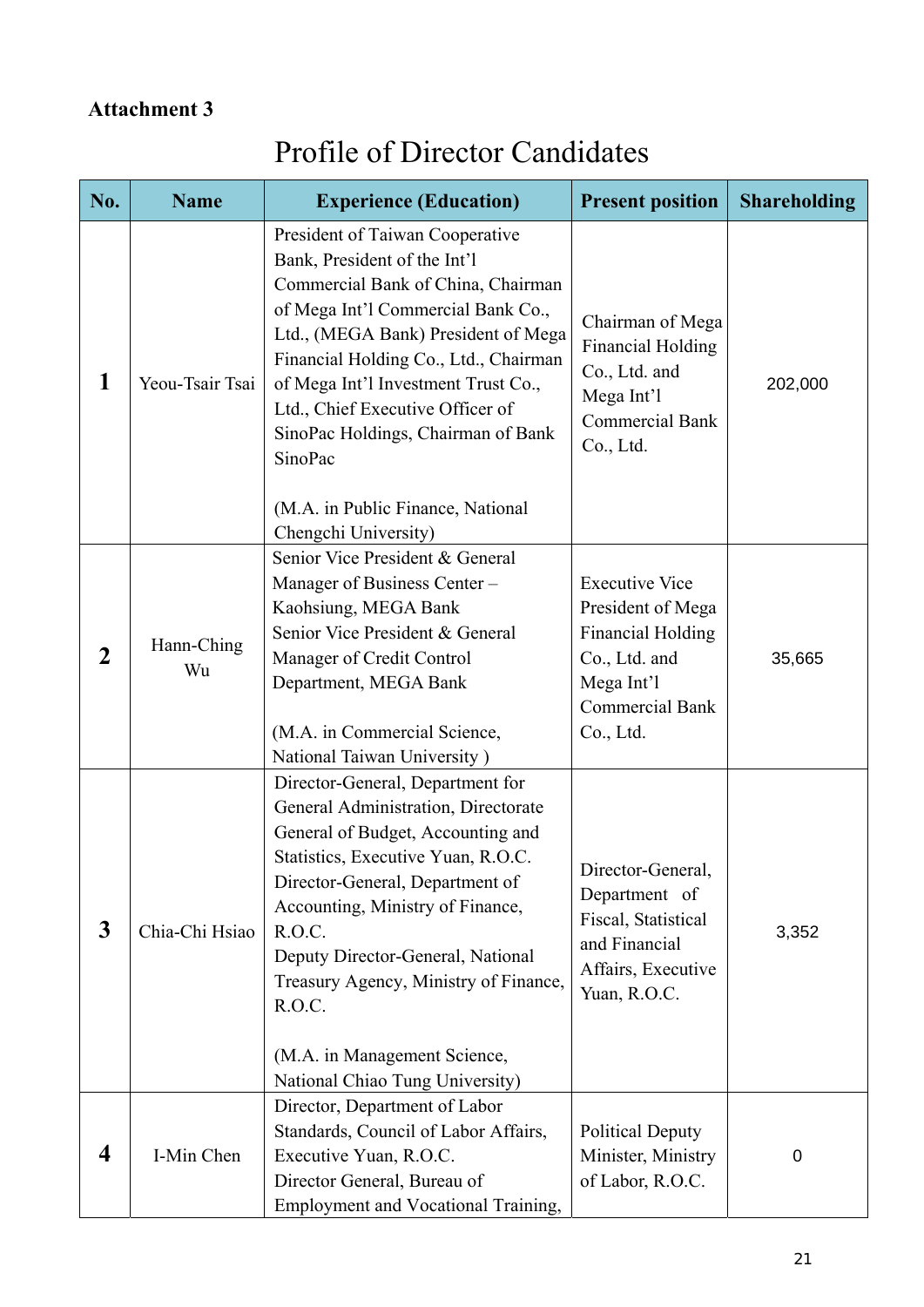|   |               | Council of Labor Affairs, Executive<br>Yuan, R.O.C.<br>President & CEO, Bureau of Labor<br>Insurance<br>Counselor, Council of Labor Affairs,                                                                                                                                                                                                                                                                          |                                                                                      |        |
|---|---------------|-----------------------------------------------------------------------------------------------------------------------------------------------------------------------------------------------------------------------------------------------------------------------------------------------------------------------------------------------------------------------------------------------------------------------|--------------------------------------------------------------------------------------|--------|
|   |               | Executive Yuan, R.O.C.<br>(M.A. in Labor Science, Chinese<br>Culture University)                                                                                                                                                                                                                                                                                                                                      |                                                                                      |        |
| 5 | Joanne Ling   | Chief Secretary, Ministry of Finance<br>(MOF), R.O.C., Director-General,<br>National Tax Administration of<br>Northern Taiwan Province, MOF,<br>R.O.C.,<br>Director-General, Taipei National Tax<br>Administration, MOF, R.O.C.                                                                                                                                                                                       | Director-General,<br>National Treasury<br>Agency, Ministry<br>of Finance,<br>R.O.C.  | 657    |
|   |               | (M.A. in Public Finance, National<br>Chengchi University)                                                                                                                                                                                                                                                                                                                                                             |                                                                                      |        |
| 6 | Tzong-Yau Lin | Representative of New York<br>Representative Office, Central Bank of<br>the $R.O.C.,$<br>Deputy Director General, Department<br>of Economic Research, Central Bank<br>of the R.O.C.<br><b>Associate Professor of Economics</b><br>Department, Soochow University<br>(Ph. D. in Economics, University of<br>Southern California, U.S.A.)                                                                               | Director General,<br>Dept. of Economic<br>Research, Central<br>Bank of the<br>R.O.C. | 0      |
| 7 | Ta-Pei Liu    | Director of ChungHsing Bills Finance<br>Corporation,<br>Director of Central Investment<br>Holding Company, Chairman &<br>President of Uni-Chine Investment &<br>Development Company Limited,<br>Chairman of Capital VC Limited,<br>Executive Director & President of<br>Core Pacific (Hong Kong) Corp.,<br>Chairman of Mega Bills Finance Co.,<br>Ltd.<br>(Ph. D. in Public Administration,<br>University of Raffles) | Chairman of Mega<br>Securities Co.,<br>Ltd.                                          | 15,000 |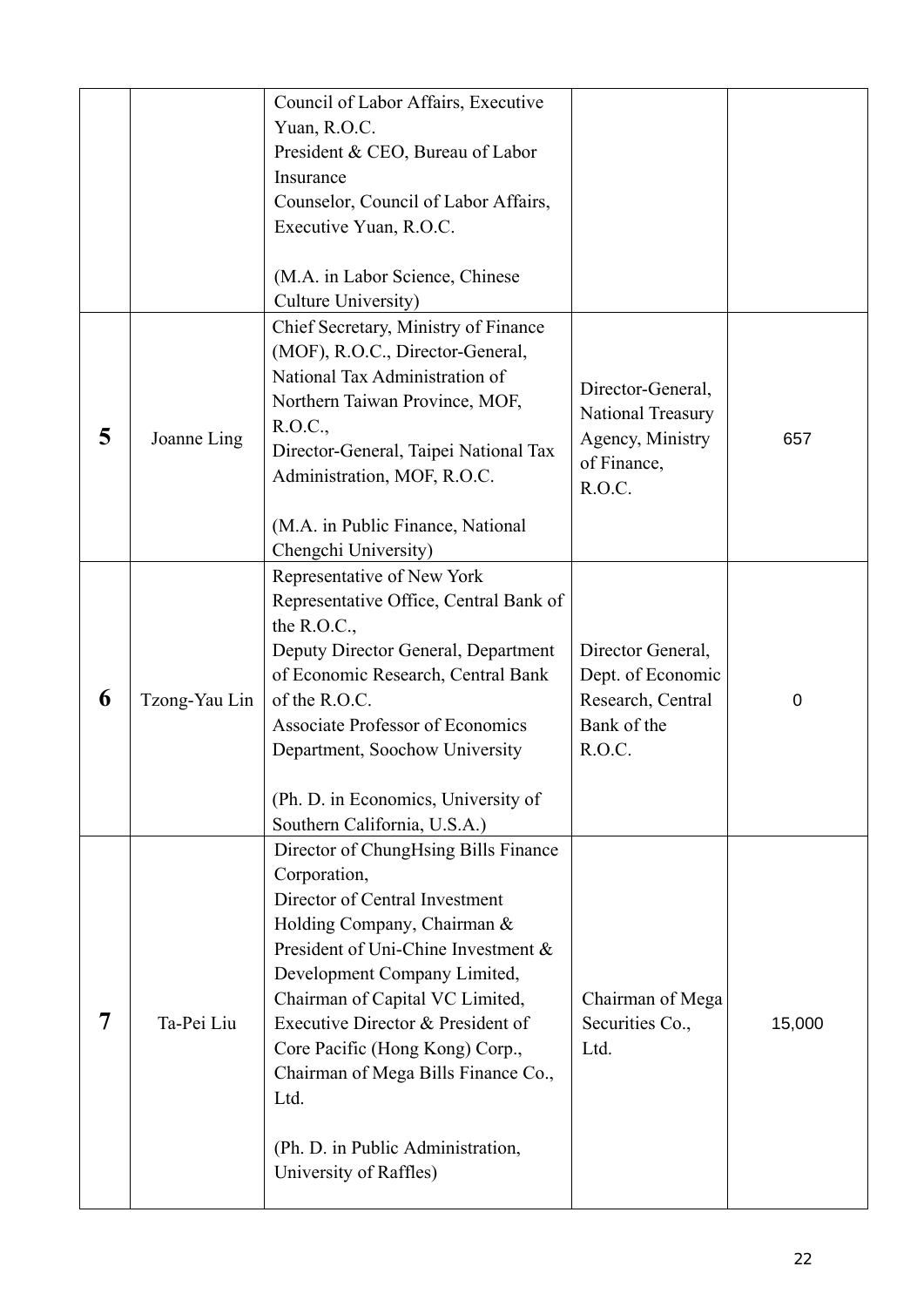| 8  | Yaw-Chung<br>Liao   | Director-General, Dept. of Overall<br>Planning, Council for Economic<br>Planning and Development, Executive<br>Yuan, R.O.C.<br>(Ph. D. in Agricultural Economics,<br>National Taiwan University)                                                                                                                                                                                                                                                          | Director-General,<br>Department of<br>Economics,<br>Energy and<br>Agriculture,<br>Executive Yuan,<br>R.O.C. | 0       |
|----|---------------------|-----------------------------------------------------------------------------------------------------------------------------------------------------------------------------------------------------------------------------------------------------------------------------------------------------------------------------------------------------------------------------------------------------------------------------------------------------------|-------------------------------------------------------------------------------------------------------------|---------|
| 9  | Chung-Hsiang<br>Lin | Chairman of The Labor Union of<br>Mega Int'l Commercial Bank Co., Ltd.<br>(B.A. in Business Administration,<br>Soochow University)                                                                                                                                                                                                                                                                                                                        | Vice President &<br>Deputy Manager<br>of Mega Int'l<br>Commercial Bank<br>Co., Ltd., Chung<br>Ho Branch     | 195,757 |
| 10 | Hsueh-Ju<br>Tseng   | Deputy Director-General, Council for<br>Economic Planning and Development,<br>Executive Yuan, R.O.C.<br>Director-General, Council for<br>Economic Planning and Development,<br>Executive Yuan, R.O.C.<br><b>Counselor of National Development</b><br>Council<br>(M.A. in International Development<br>Economics, Yale University, U.S.A.)                                                                                                                 | Chief Secretary of<br>National<br>Development<br>Council, R.O.C.                                            | 0       |
| 11 | Wen-Chyi<br>Ong     | Director, International Banking<br>Division, Bureau of Monetary Affairs,<br>Ministry of Finance, R.O.C.,<br>Counselor, Permanent Mission of<br>Taiwan to the WTO (Geneva),<br>Director,<br>Taiwan's Financial Supervisory<br>Commission, Office in New York,<br>Representative (Ambassadorial<br>ranking), Taipei Economic and<br>Cultural Center in India<br>(MSc, Investment and Risk)<br>Management, Cass Business School,<br>City University, London) | Chairman,<br>Chunghwa Post<br>Co., Ltd.                                                                     | 0       |
| 12 | Jan-Lin Wei         | Senior Vice President and General<br>Manager, Dept. of Treasury, Bank of<br>Taiwan<br>(M.A. in Economics, Soochow<br>University)                                                                                                                                                                                                                                                                                                                          | <b>Executive Vice</b><br>President, Bank<br>of Taiwan Co.,<br>Ltd.                                          | 0       |